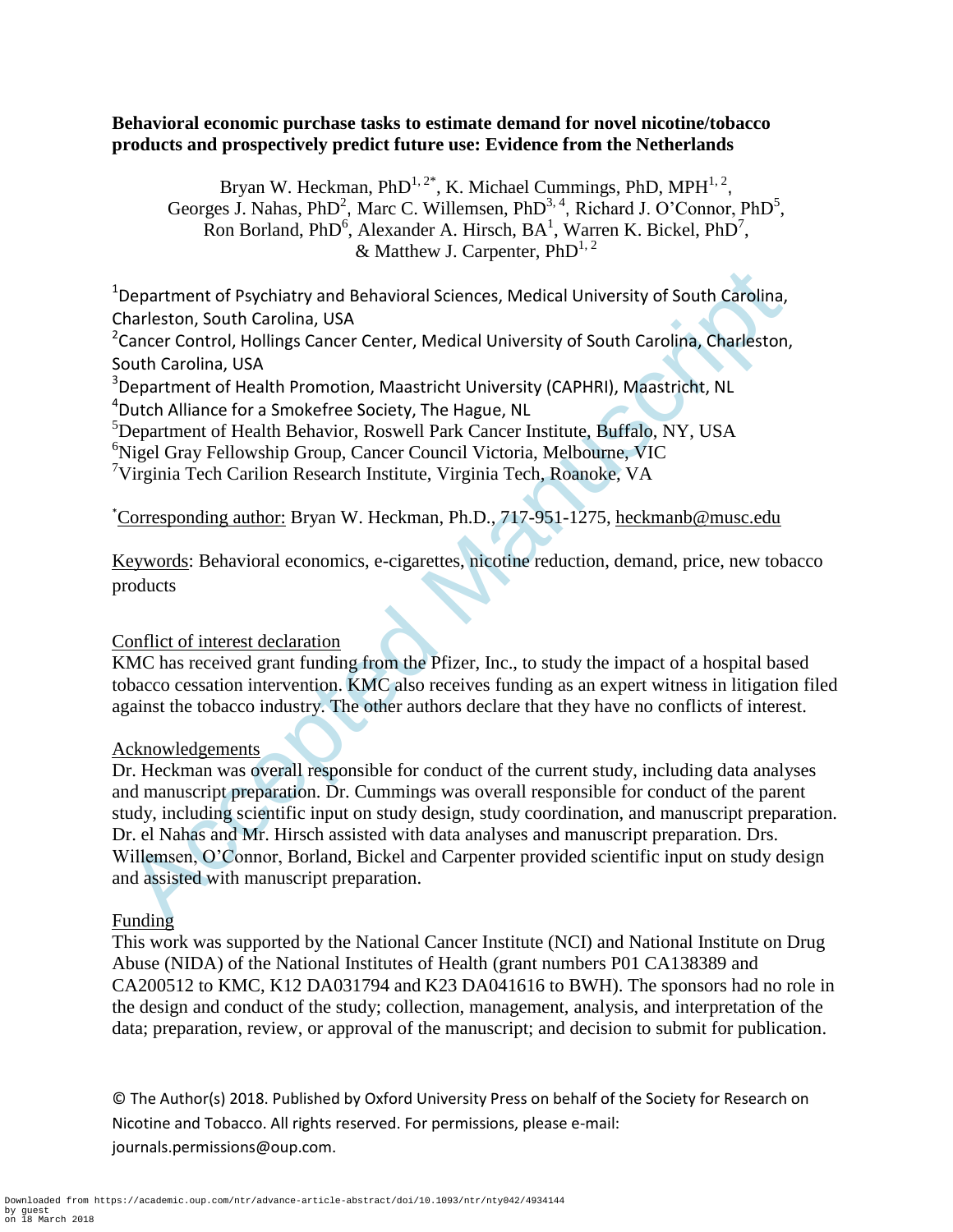#### **ABSTRACT**

**Introduction:** The demand for alternative nicotine/tobacco products is not well established. This paper uses a behavioral economic approach to test whether smokers have differential demand for conventional factory-made, electronic, and very low nicotine content cigarettes

(FMCs/ECs/VLNCs) and uses the prospective cohort design to test the predictive validity of demand indices on subsequent use of commercially available FMCs and ECs.

FMCs/ECs/VLNCs) and uses the prospective cohort design to test the predictive validity c<br>emand indices on subsequent use of commercially available FMCs and ECs.<br>**4cthods:** Daily smokers ( $\geq$ 16 years) from the Netherland **Methods:** Daily smokers (>16 years) from the Netherlands completed an online survey in April 2014 (*N*=1215). Purchase tasks were completed for FMCs, ECs, and VLNCs. Participants indicated the number of cigarettes they would consume in 24 hours, across a range of prices (0- 30 euro). The relationship between consumption and price was quantified into four indices of demand (intensity, Pmax, breakpoint, and essential value). A follow-up survey in July 2015 measured FMC and EC use.

**Results:** At baseline, greater demand was observed for FMCs relative to ECs and VLNCs across all demand indices, with no difference between ECs and VLNCs. At follow-up, greater baseline FMC demand (intensity, essential value) was associated with lower quit rates and higher relapse. EC demand (Pmax, breakpoint, essential value) was positively associated with any EC use between survey waves, past 30 day EC use, and EC purchase between waves.

**Conclusions:** Smokers valued FMCs more than ECs or VLNCs, and FMCs were less sensitive to price increases. Demand indices predicted use of commercially available products over a 15 month period. To serve as viable substitutes for FMCs, ECs and VLNCs will need to be priced lower than FMCs.

**Implications:** Purchase tasks can be adapted for novel nicotine/tobacco products as a means to efficiently quantify demand and predict use. Among current daily smokers, the demand for ECs and VLNCs is lower than FMCs.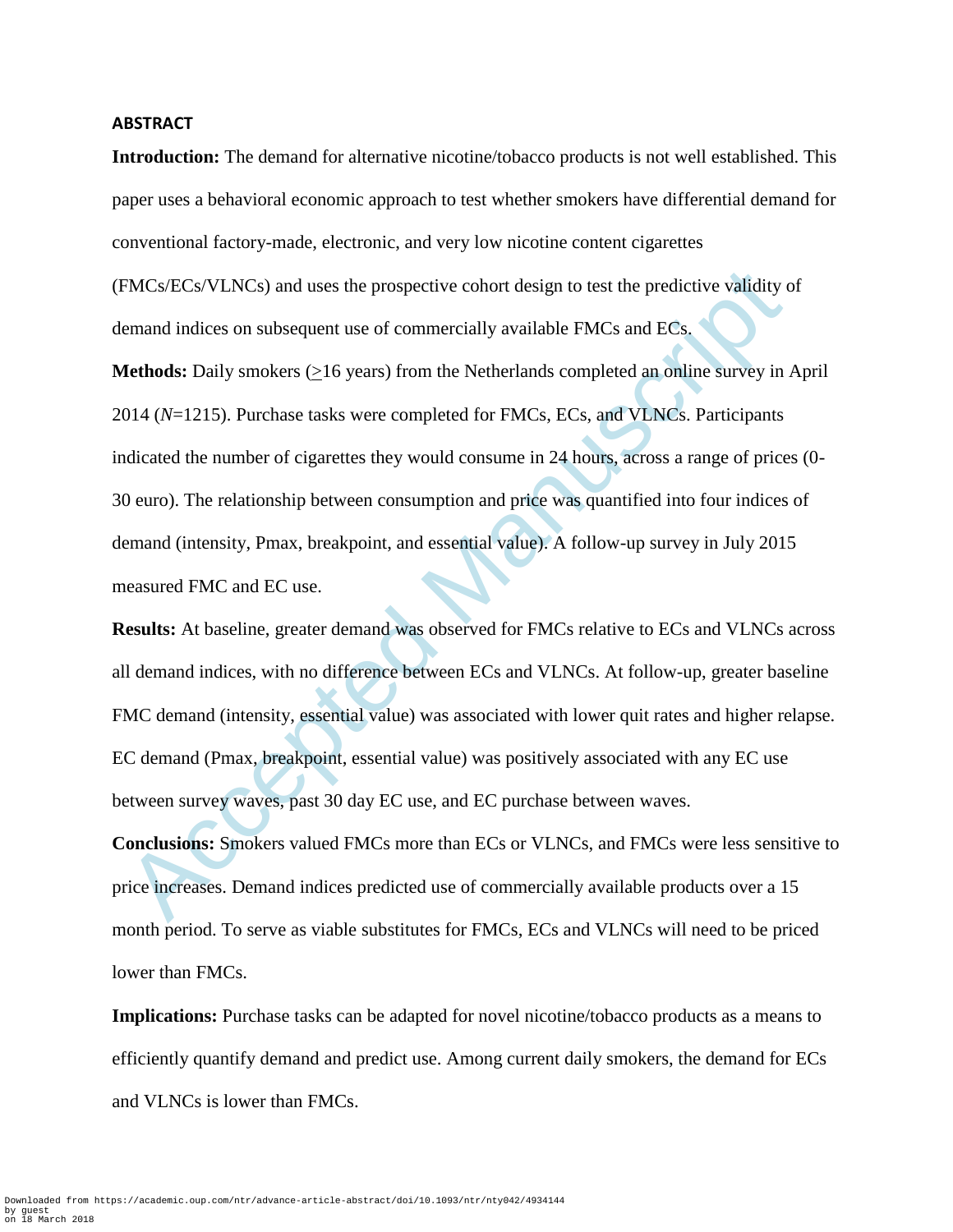### **INTRODUCTION**

lass of non-combustible products used and available to consumers. Smoking-related mot mortality would certainly be reduced if smokers switched completely from FMCs to<br>rery low nicotine content cigarettes (VLNCs) are anothe With the increased availability of alternative nicotine/tobacco products, conventional factory-made cigarette (FMC) smokers today have more options to use less harmful products. Over the past decade, electronic cigarettes (ECs) have become a popular and rapidly evolving class of non-combustible products used and available to consumers. Smoking-related morbidity and mortality would certainly be reduced if smokers switched completely from FMCs to ECs.<sup>1</sup> Very low nicotine content cigarettes (VLNCs) are another alternative product with potential to disrupt the use of conventional cigarettes. Many researchers and policy experts have argued for comprehensive reduced-nicotine policy,<sup>2,3</sup> thereby **limiting** cigarette availability to VLNCs that are unable to produce/maintain dependence.<sup>4,5</sup> Others have warned that mandatory nicotine reductions<sup>6</sup> might not be successful noting that similar products (Quest 3) have not fared well in the past. Although VLNCs are not widely available commercially, research studies of VLNCs suggest they are perceived by smokers to be less rewarding than FMCs and result in lower cigarette consumption even when provided at no cost.<sup>7,8</sup>

Development of methods to forecast the acceptability of novel products would facilitate research to inform tobacco regulatory decisions. Estimation of consumer demand for alternative products may allow for the forecasting of product uptake, before they come to market and/or become widely popular. This is particularly timely for ECs, which are regulated differently across countries, ranging from no regulation to sales bans, and recently **have become** subject to FDA regulation in the United States. FDA has the authority to enact regulatory standards for nicotine levels in cigarettes, but cannot mandate complete elimination of nicotine.

Behavioral economics offers a time- and cost-efficient approach to assess product demand,<sup>9</sup> regardless of product availability. Hypothetical purchase tasks, a self-report analogue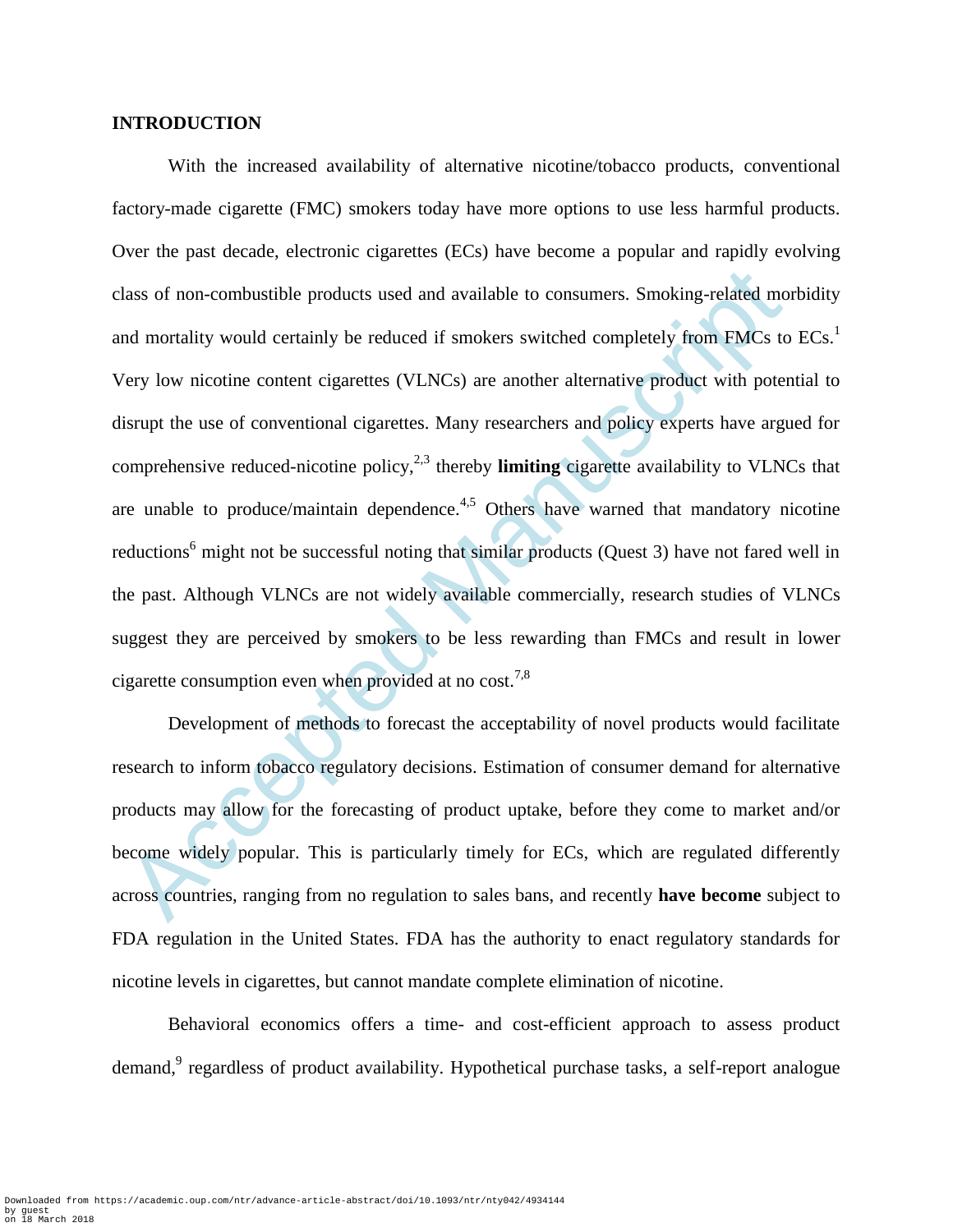of a progressive-ratio operant schedule, quantify participants' cigarette consumption across varying levels of cost.<sup>10,11</sup> Greater consumption and insensitivity to price are indicative of higher product demand or abuse liability.<sup>12</sup> Elevated cigarette demand is associated with higher levels of nicotine dependence,<sup>13</sup> lower motivation to quit,<sup>14</sup> and greater difficulty quitting.<sup>15-17</sup> Purchase tasks have also been used to assess change in acute motivational states,  $18-21$  and to inform tax policy.22,23

sks have also been used to assess change in acute motivational states,<sup>18,21</sup> and to info<br>olicy,<sup>22,23</sup><br>Relatively few purchase task studies of alternative products have been published<br>nline study examined smokers' demand Relatively few purchase task studies of alternative products have been published. One online study examined smokers' demand for a variety of oral nicotine/tobacco products (snus, nicotine lozenges, and dissolvables), and found lower demand compared to FMCs which is consistent with low reported prevalence of these same products.<sup>24</sup> Importantly, this study demonstrated the validity of purchase tasks for products that many smokers had no experience using. Another online study found EC and FMC demand varied as a function of current/past EC use.<sup>25</sup> In the context of a large clinical trial, participants randomized to receive VLNCs ( $\leq$ 2.4 mg/g) for six weeks had lower product demand relative to those provided normal nicotine content cigarettes (15.8 mg/g), and demand was strongly associated with use during the week preceding demand assessment.<sup>26</sup> A lab-based operant demand study found no differences in the relative reinforcement value**, or abuse liability,** of FMCs and VLNCs when assessed independently, but lower demand for VLNCs when both products were concurrently available.<sup>27</sup> No study to date has simultaneously compared smokers' demand for ECs, VLNCs, and FMCs. In addition, the predictive validity of EC purchase tasks has not been established.<sup>28</sup>

The current study was designed to help fill these knowledge gaps and test the validity of hypothetical purchase tasks as an assessment of alternative product acceptability. We herein present findings from a longitudinal cohort study that characterizes demand for FMCs, ECs, and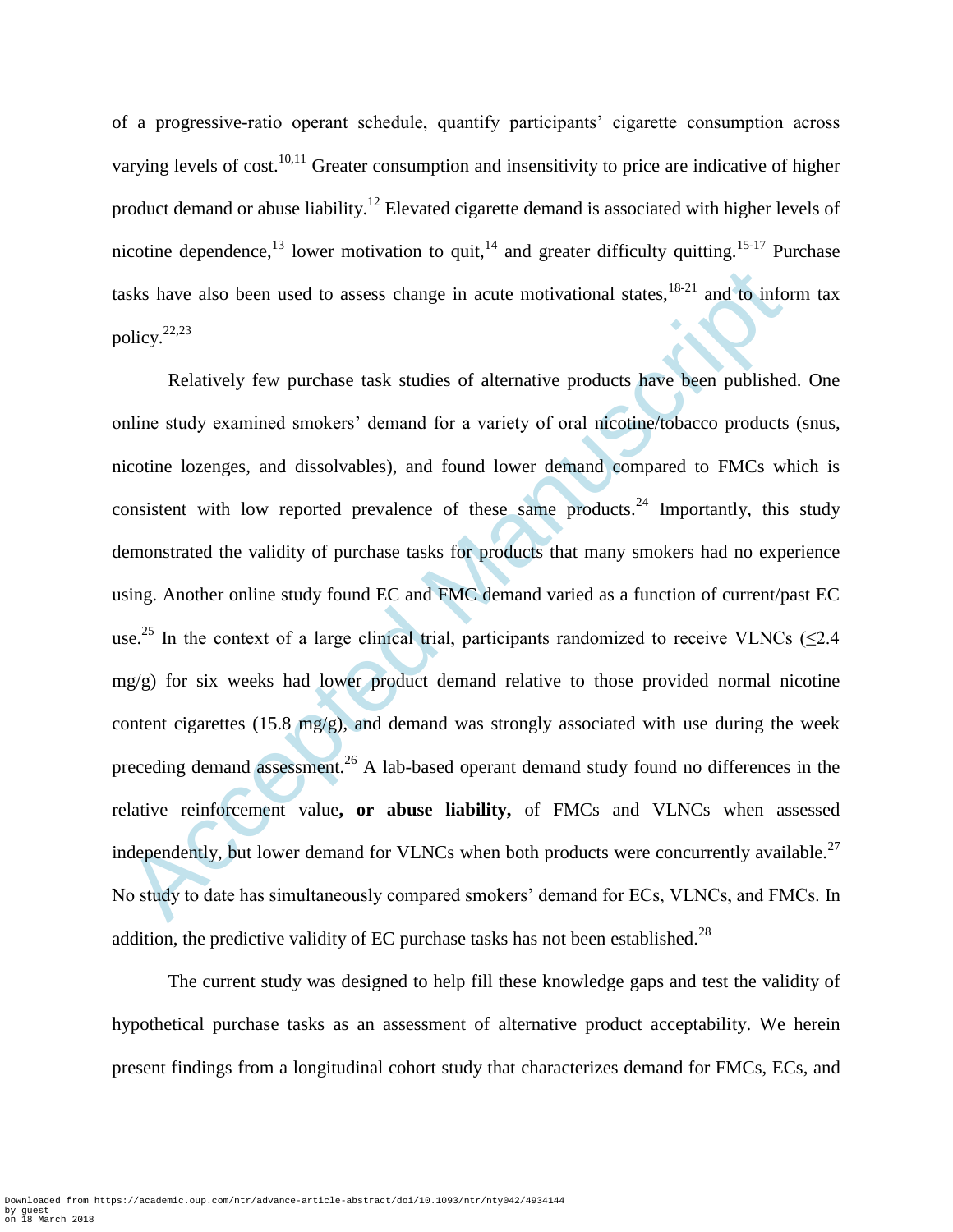VLNCs **(specifically, zero nicotine)** among smokers aged 16 and older. First, we hypothesized that smokers would show greater demand for FMCs relative to VLNCs and ECs, and differential demand would be moderated by age, EC use, and motivation to quit smoking. Second, consistent with past studies we hypothesized that FMC demand at baseline would predict FMC smoking status at follow-up. Third, we hypothesized that EC demand at baseline would predict EC uptake among smokers **that were not current EC users (past 30 days)**.

#### **METHODS**

#### **Participants**

tatus at follow-up. Third, we hypothesized that EC demand at baseline would predict EC<br>mong smokers that were not current EC users (past 30 days).<br>
METHODS<br>
METHODS<br>
Accepted Manuscriptic SNIPO) in April 2014. The sampling Respondents to the baseline survey were recruited by a commercial online survey research firm (TNS NIPO) in April 2014. The sampling frame was constructed to provide a nationally representative sample age 16 years and older in the Netherlands. ECs were available and regulations were not as restrictive as those for FMCs.<sup>29</sup> When we initiated the baseline survey we had expected that VLNCs were going to be introduced into marketplace in the Netherlands within a few months. However, this did not happen because the government raised concerns with the product distributor about proposed product labeling (i.e., zero nicotine) and the use of genetically modified tobacco which was thought to violate rules regarding the marketing of genetically modified foods in the Netherlands. Thus, we could not test the predictive validity of the baseline demand for VLNCs on subsequent use of VLNCs as we could for FMCs and ECs.

Eligibility for inclusion in the current study included: smoked at least 100 FMCs in their lifetime and smoked FMCs daily over the past 30 days. There was no criteria specified for past VLNC or EC use. The final eligible sample consisted of 1215 participants (see Table 1), who smoked an average of 14 cigarettes per day (*SD*=7). **Few participants reported lifetime VLNC**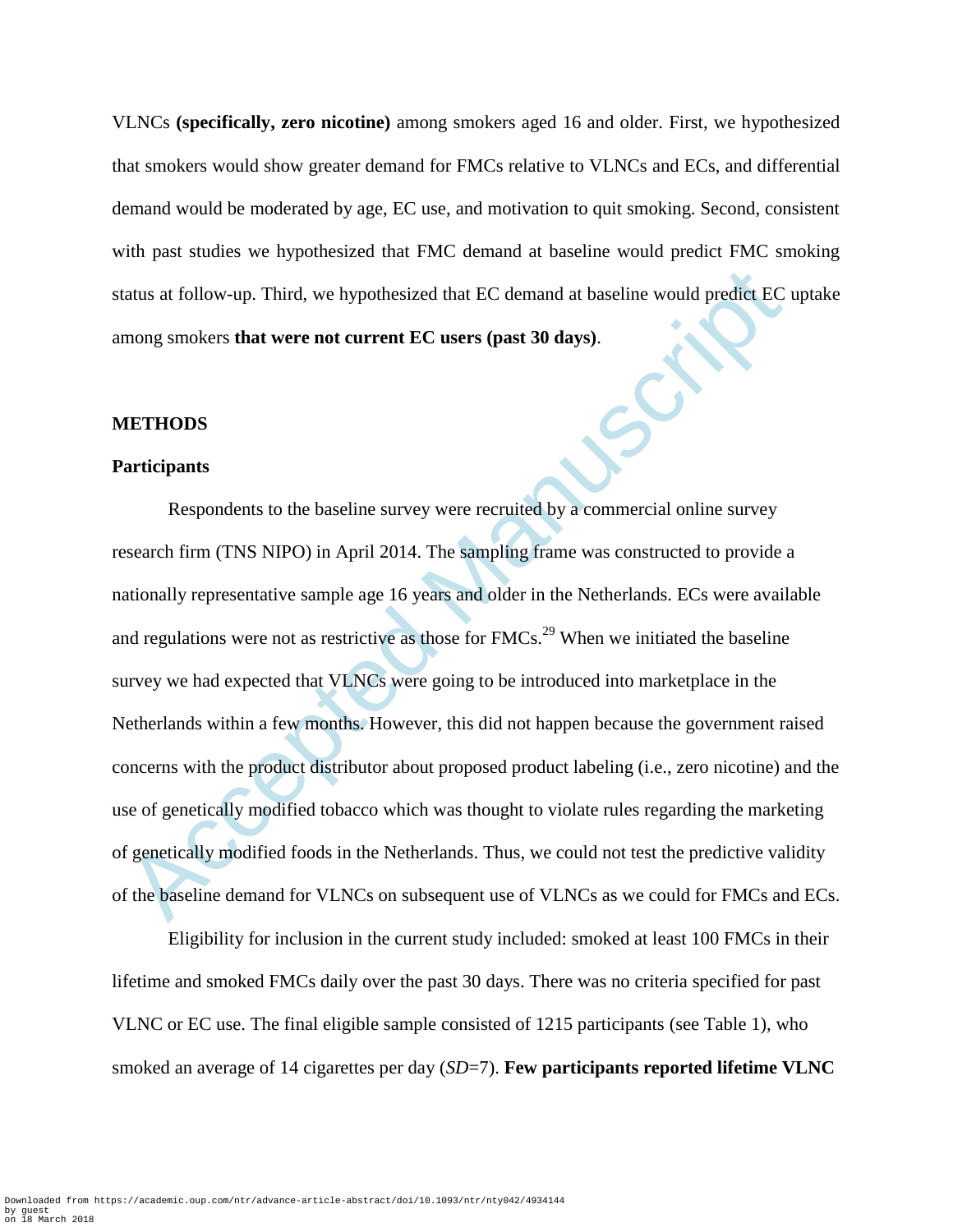**use (2%), with a larger portion reporting lifetime EC use (31%).** Participants were recontacted for follow-up 15 months after the baseline survey; 793 baseline respondents (65%) completed the follow-up survey. Those who completed the follow-up survey were older and more educated than those who did not complete the follow-up survey. Participants were compensated by the survey firm with NIPO Points, which could be used by the respondent to acquire gifts. All procedures were approved by the Institutional Review Board at the University of Waterloo.

## **Procedure and Measures**

ompensated by the survey firm with NIPO Points, which could be used by the respondent<br>equire gifts. All procedures were approved by the Institutional Review Board at the Unive<br>f Waterloo.<br>Mare incorded Manuscriptions of Wa After obtaining informed consent, participants completed the online survey. Purchase tasks for FMCs, VLNCs, and ECs were completed in a fixed order (i.e., within-subjects design), as presented. To help orient respondents to the different products, they were shown a colorized picture of a FMC, VLNC, or EC (see Supplementary Figure 1) prior to each task and instructed to assume the products were their preferred type and quality.

### Demand

Purchase tasks were based on the previously validated Cigarette Purchase Task:<sup>10,13,30</sup> "Imagine that for the next 24 hours the only cigarettes available to you are [ORDINARY FACTORY-MADE CIGARETTES/NICOTINE-FREE CIGARETTES/ELECTRONIC CIGARETTES (E-CIGS)]. That is, you have NO ACCESS to any other type of cigarette or nicotine product for the next 24 hours. The following questions ask how many [ORDINARY FACTORY-MADE CIGARETTES/NICOTINE-FREE CIGARETTES/ELECTRONIC CIGARETTES (E-CIGS)] you would smoke/use if they cost various amounts of money."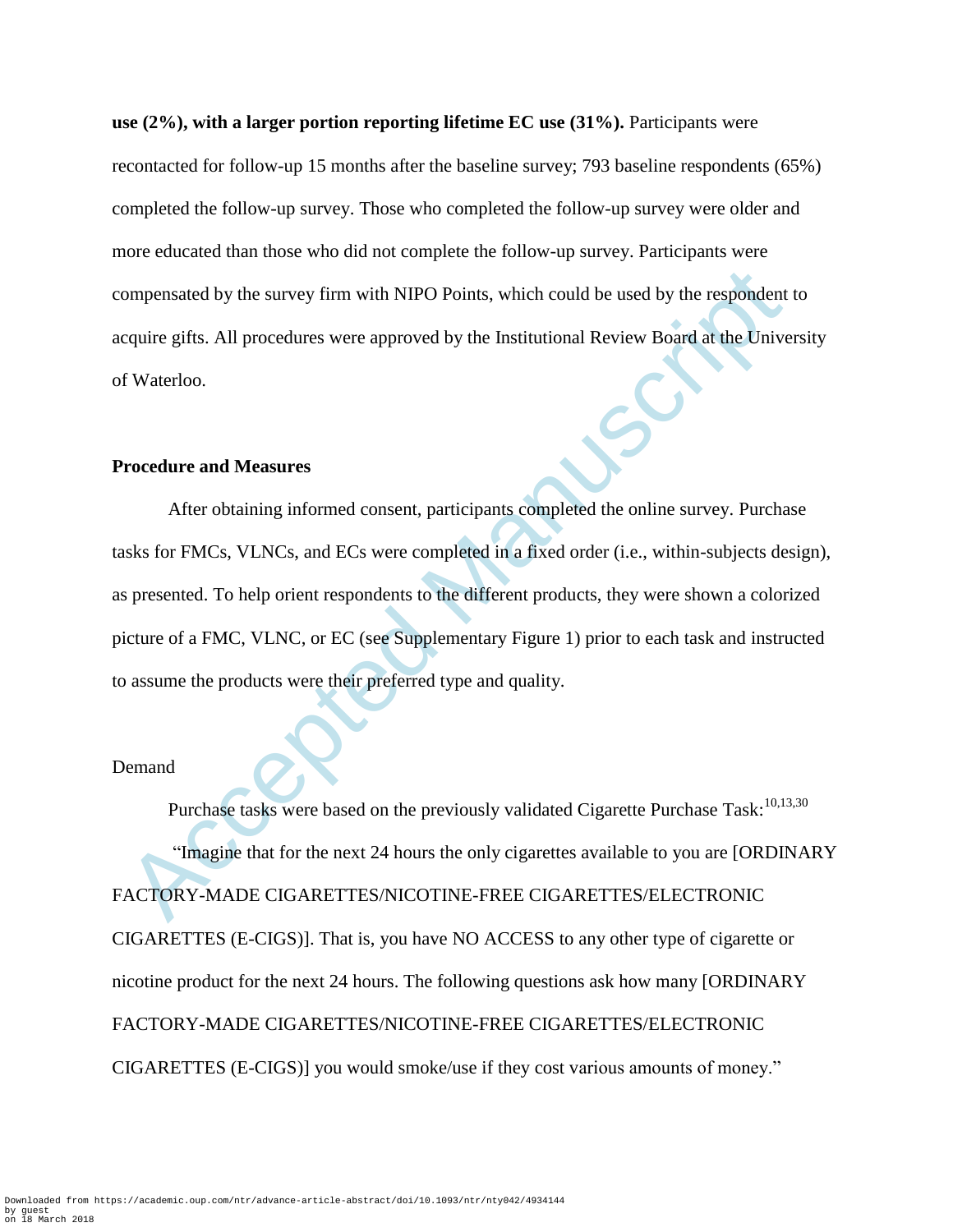ansition from inelastic to elastic price sensitivity and breakpoint. Given the variability in<br>unber of puffs obtained from an EC, and to better equate the products, participants were as<br>bld to assume that 10 puffs of an E This was completed when the cost for each cigarette was:  $\epsilon$ .00,  $\epsilon$ .05,  $\epsilon$ .15,  $\epsilon$ .30,  $\epsilon$ .45, €.60, €.90, €1.20, €3, and €30 (equivalent to a range of US\$0 to US\$33 at time of study). The average market price of the most popular FMC was  $\epsilon$ .30 at the time of the study. Price point selection was informed by review of prior purchase task studies, intended to capture both the transition from inelastic to elastic price sensitivity and breakpoint. Given the variability in number of puffs obtained from an EC, and to better equate the products, participants were also told to assume that 10 puffs of an EC equals 1 EC. Responses across the 10 prices were used to generate four demand indices: 1) intensity (cigarette consumption at the lowest price), 2) Pmax (price at which consumption becomes elastic), 3) breakpoint (price at which consumption reaches zero), and 4) essential value (overall reinforcement value; inversely related to sensitivity of consumption to increases in cost). We also considered Omax (maximum expenditure), but did not include this index because it was highly correlated (i.e., redundant) with essential value across all three products (*rs*=.93-.96, *ps*<.0001).

#### Follow-up Outcomes

*Abstinence from FMCs* was based on self-reported smoking status at wave 2 (smoker/quitter), with no minimum abstinence duration required. *Relapse status* was based on those who made a quit attempt between waves and who reported smoking at follow-up (still quit/relapsed). EC use outcomes of interest were *any use between waves*, *any purchase of EC between waves*, and *EC use within the past 30 days* (no/yes). EC outcome analyses were restricted to non-users of ECs (past 30 days) at baseline because we aimed to test predictive validity for EC uptake, which had already occurred for those using ECs at baseline.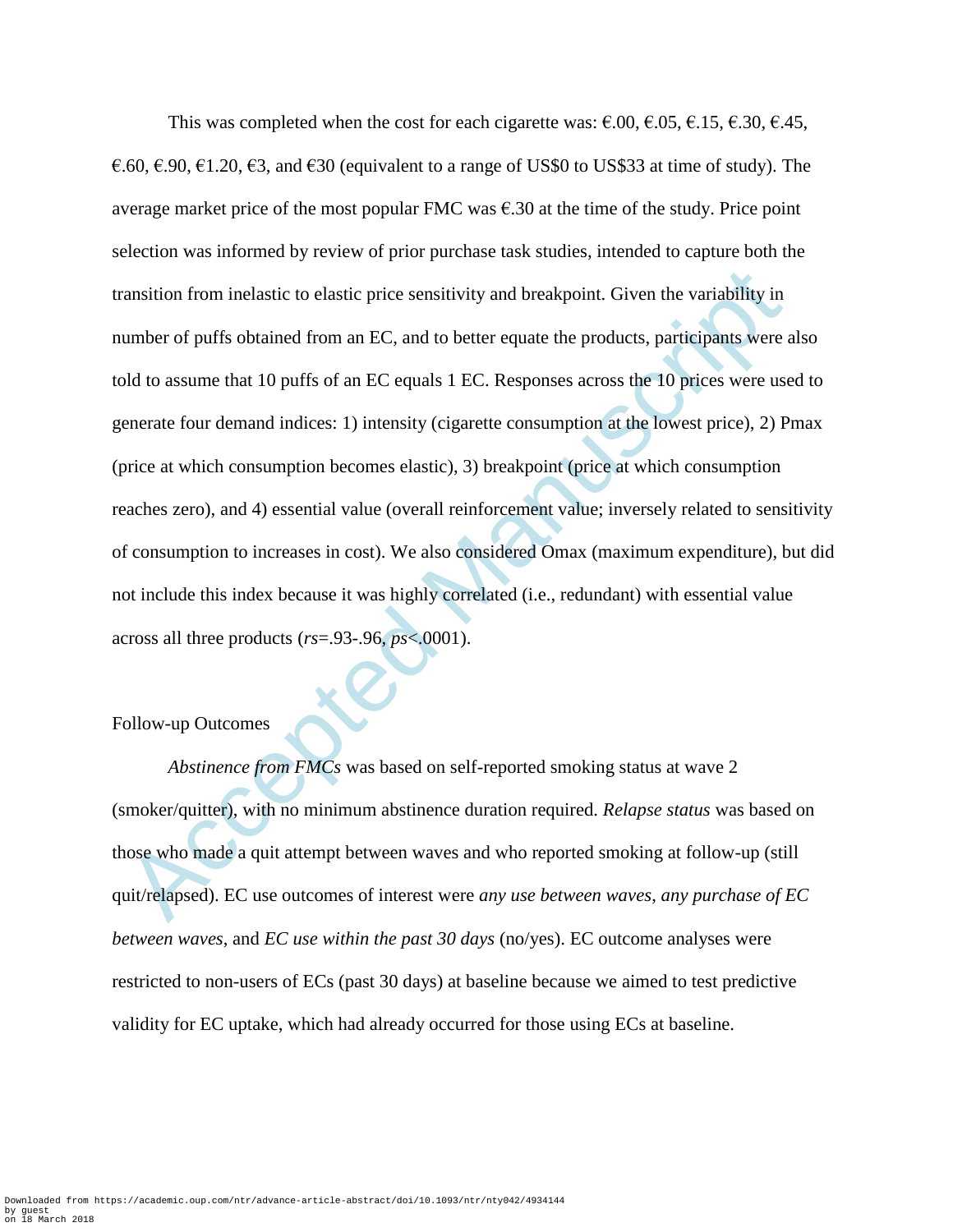Potential Moderators

3000), and high (>C3000). Education was categorized into three levels: low (primary educed Manuscription) are dialogued at the divergence of middle prevocational secondary ducation, and hight (senior general secondary edu The survey assessed demographic variables such as age, gender, income, and education, which were categorized in a manner consistent with prior International Tobacco Control (ITC) studies. Monthly income was categorized into three levels: low ( $\leq$  £1750), moderate ( $\leq$  1750- $\epsilon$ 3000), and high (> $\epsilon$ 3000). Education was categorized into three levels: low (primary education and lower prevocational secondary education), moderate (middle prevocational secondary education and secondary vocational education), and high (senior general secondary education, pre-university education, and higher professional education). Nicotine dependence was measured by the Heaviness of Smoking Index  $(HSI)$ .<sup>31</sup> HSI was coded as low  $(0-3)$  or high (4-6), which represents a validated dependence classification for population-based studies.<sup>32</sup> Motivation to stop smoking<sup>33</sup> was categorized into three levels: none (did not want to quit), low (wanted to quit, but not sure when), and high (intentions to quit within 3 months). The parent study included additional assessments, the results of which are not reported herein.

#### **Data Analyses**

Purchase task data were checked for nonsystematic responding.<sup>34</sup> Violation of the trend criterion, due to null demand (zero consumption at all prices), was detected for 29% of VLNC and 30% of EC purchase tasks. Essential value cannot be computed for participants with null demand, however, we coded essential value as zero (i.e., lowest potential value) in these cases because it is plausible that participants did not find the alternative products appealing and exclusion would overestimate alternative product demand.<sup>35</sup> Essential value, <sup>36</sup> 1/(100  $\times \propto \times$  $(k^{1.5})$ , was computed for those with systematic purchase task data, and estimates were square root transformed to improve distributions. Elasticity  $\alpha$  represents the rate of decline of consumption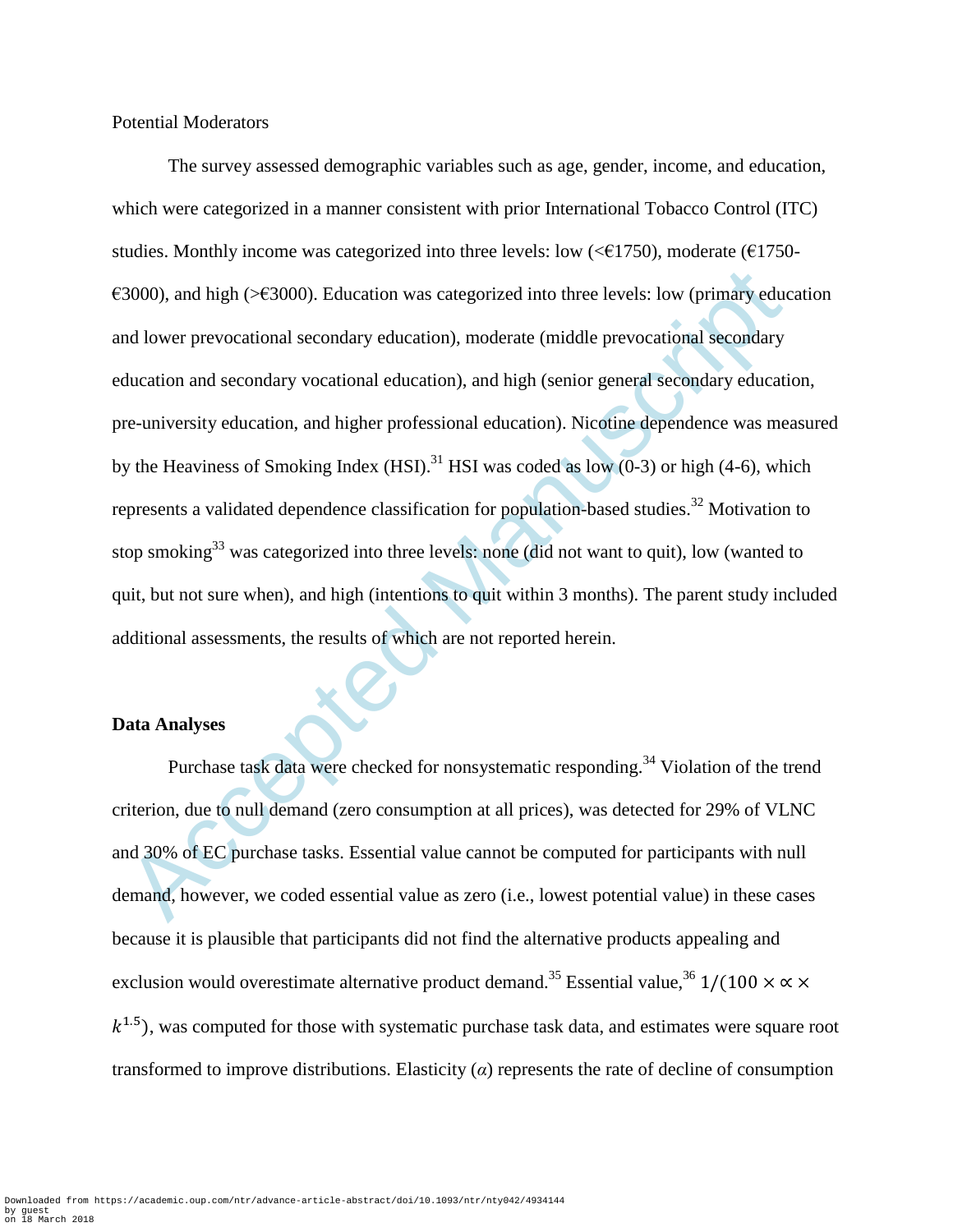Ensumption. In eg power of 10.13 of the cantent statey  $x = 1$  elseve of elementative rine<br>
onsumption. We also examined k values at 1, 3, and 4, but 2 provided the best fit for the<br>
ggregated group mean values  $(R^2=99)$  a in standardized cost, which was derived through a modified exponential demand curve equation,<sup>37</sup>  $Q = Q_0 \times 10^{k(e^{-\alpha Q_0 C}-1)}$ . For this equation,  $Q$  = consumption at a given cost,  $Q_0$  = consumption when cost is zero,  $C = \text{cost}$ , and  $k = \text{a constant}$  that denotes the range of consumption in log powers of 10. For the current study  $k=2$ , based on estimated FMC consumption. We also examined *k* values at 1, 3, and 4, but 2 provided the best fit for the aggregated group mean values ( $R^2 = 0.99$ ) and individual values ( $R^2 = 0.89 - 91$ ). Modeling was conducted using GraphPad Prism version 7 software (La Jolla, CA). With the exception of essential value, demand indices were generated using an observed values approach. Data were examined for distribution abnormalities and outliers, defined as *z* > 3.29, and those identified were recoded as one unit above the next highest non-outlier at the second decimal.<sup>38</sup> This was relevant for breakpoint because a considerable number of participants were willing to consume products at the  $\epsilon$ 30 per cigarette price point (FMCs=16%; VLNCs=11%; ECs=8%). Distributions were normal after imputing one unit higher than the next highest price of  $\epsilon$ 3.

Differential product demand was evaluated using repeated-measures generalized estimating equations (GEE), via SAS 9.4. Each of the four demand indices (intensity, Pmax, breakpoint, and essential value) was modeled separately as the dependent variable and the product type (FMC, VLNC, and EC) as the independent variable. The following moderators were examined: HSI, quit motivation, EC use in the past 30 days, age, sex, income, educational level, and use of roll-your-own (RYO) cigarettes. We implemented a series of stepwise inclusion and exclusion of variables to reach the most parsimonious model including interaction terms, based on QIC and the type 3 effect tests. **Variables with p-value > .05 in the type 3 tests were sequentially removed in the order of decreasing p-value. The removed variables were reinserted into the reduced model for evaluation of significance prediction. The most**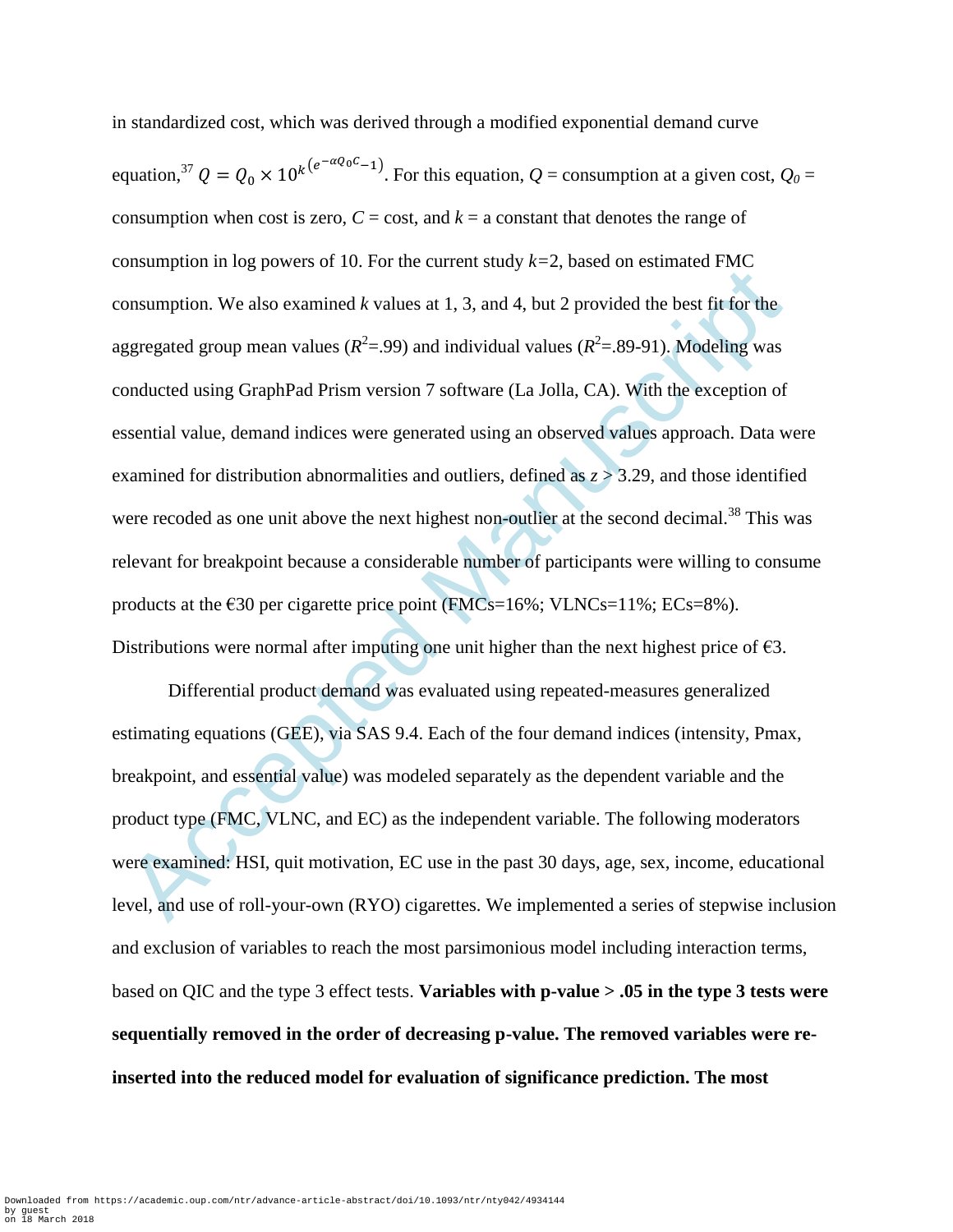**parsimonious model was determined after a series of the above-mentioned manual stepwise elimination.** We report the unadjusted means for each demand outcome and unfold the adjusted means for significant interaction terms (*ps*<.05).

aseline FMC demand indices were tested as predictors of FMC abstinence and relapse at<br>pllow-up, and baseline EC demand indices were examined for EC use/purchase between w<br>d EC use in the past 30 days. For each dependent v Predictive validity was evaluated using logistic regression analyses, via SPSS 24. Baseline FMC demand indices were tested as predictors of FMC abstinence and relapse at follow-up, and baseline EC demand indices were examined for EC use/purchase between waves and EC use in the past 30 days. For each dependent variable two models were estimated across all demand indices: a bivariate model in which the demand index at baseline predicted the dependent variables at follow-up, and a model that also adjusted for baseline covariates. Results were similar across models, and adjusted models are presented below.

### **RESULTS**

#### **Preliminary Analyses**

As presented in Supplementary Table 1, significant correlations were observed between demand indices for each of the purchase tasks (*ps*<.001). Supplementary Table 2 displays the results of logistic regression analyses that examined predictors of null vs. having any demand. Sex was the only significant predictor for VLNCs, with females more likely than males to have VLNC demand (*OR*=1.60, *p*<.001). Type of cigarette smoked and past 30 day EC use were the only significant predictors for ECs. RYO only smokers were less likely than FMC only smokers to have EC demand (*OR*=.65, *p*<.05), and a similar pattern was observed for those that had not used ECs in the past 30 days relative to those that had (*OR*=.26, *p*<.001).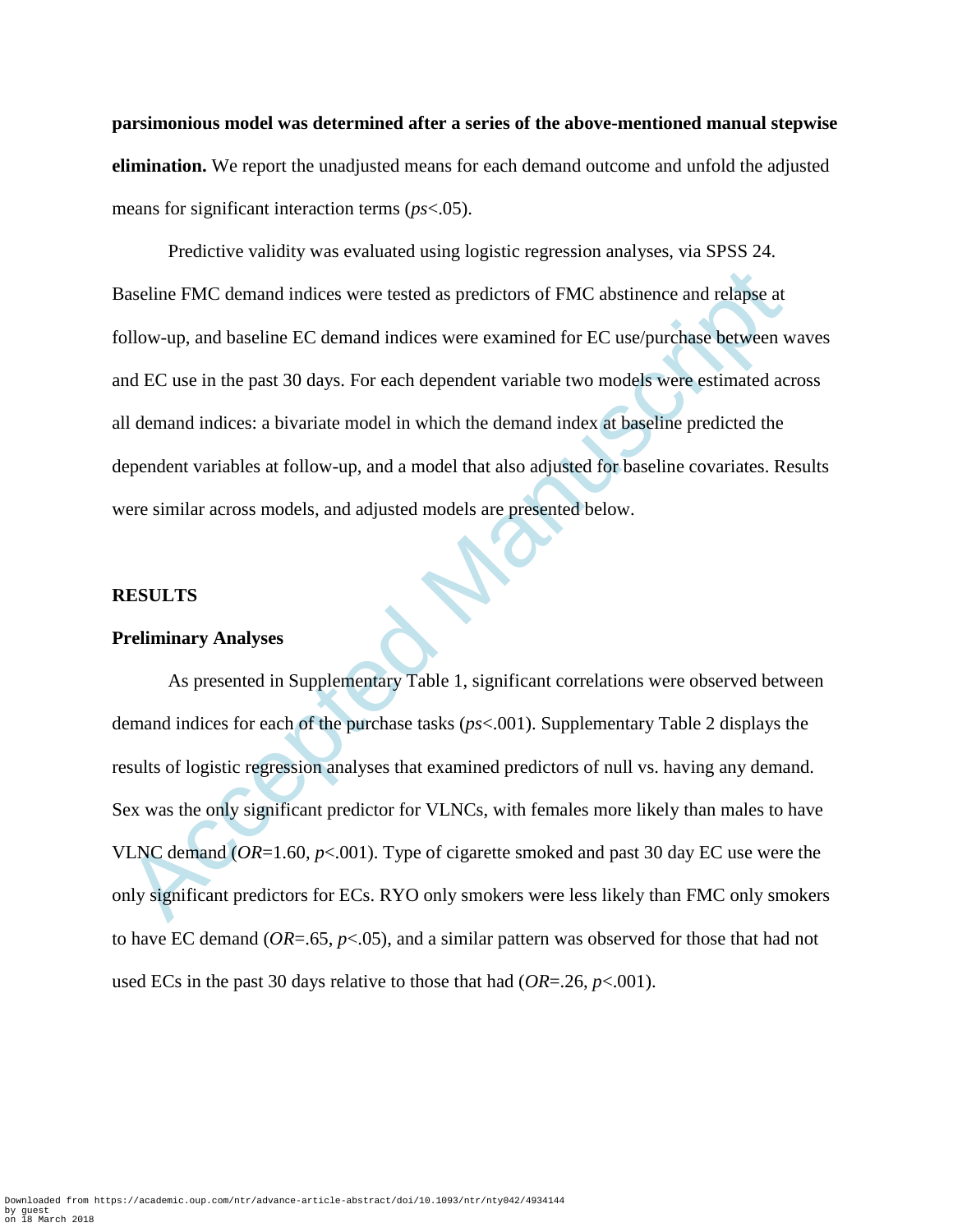### **Differential Product Demand**

II statistically lower than those observed for FMCs ( $ps<0001$ ). Demand indices did not dignificantly between VLNCs and ECs. Supplementary Table 3 depicts the influence of base<br>ovariates on product demand, and Table 3 dis Demand curves are shown in Figure 1. As displayed in Table 2, unadjusted mean values for each of the demand indices were higher for FMCs, relative to VLNCs and ECs. GEE modeling found that intensity, Pmax, breakpoint, and essential value for ECs and VLNCs were all statistically lower than those observed for FMCs (*ps*<.0001). Demand indices did not differ significantly between VLNCs and ECs. Supplementary Table 3 depicts the influence of baseline covariates on product demand, and Table **3** displays adjusted mean estimates of significant moderators.

## Intensity Moderators

There was a significant interaction between product type with HSI ( $p$ <.0001), and past 30 days EC use (*p*=.002). Demand was higher for those more nicotine dependent, particularly for FMCs. Results suggest similar demand for FMCs and VLNCs based on past 30 day EC use, but higher demand for ECs among smokers who used ECs in the past 30 days.

## Pmax Moderators

There was a significant interaction between product type with motivation to quit (*p*<.0001). This pattern reflected similar demand for VLNCs and ECs regardless of motivation to quit, and that demand for FMCs was lower among those more motivated.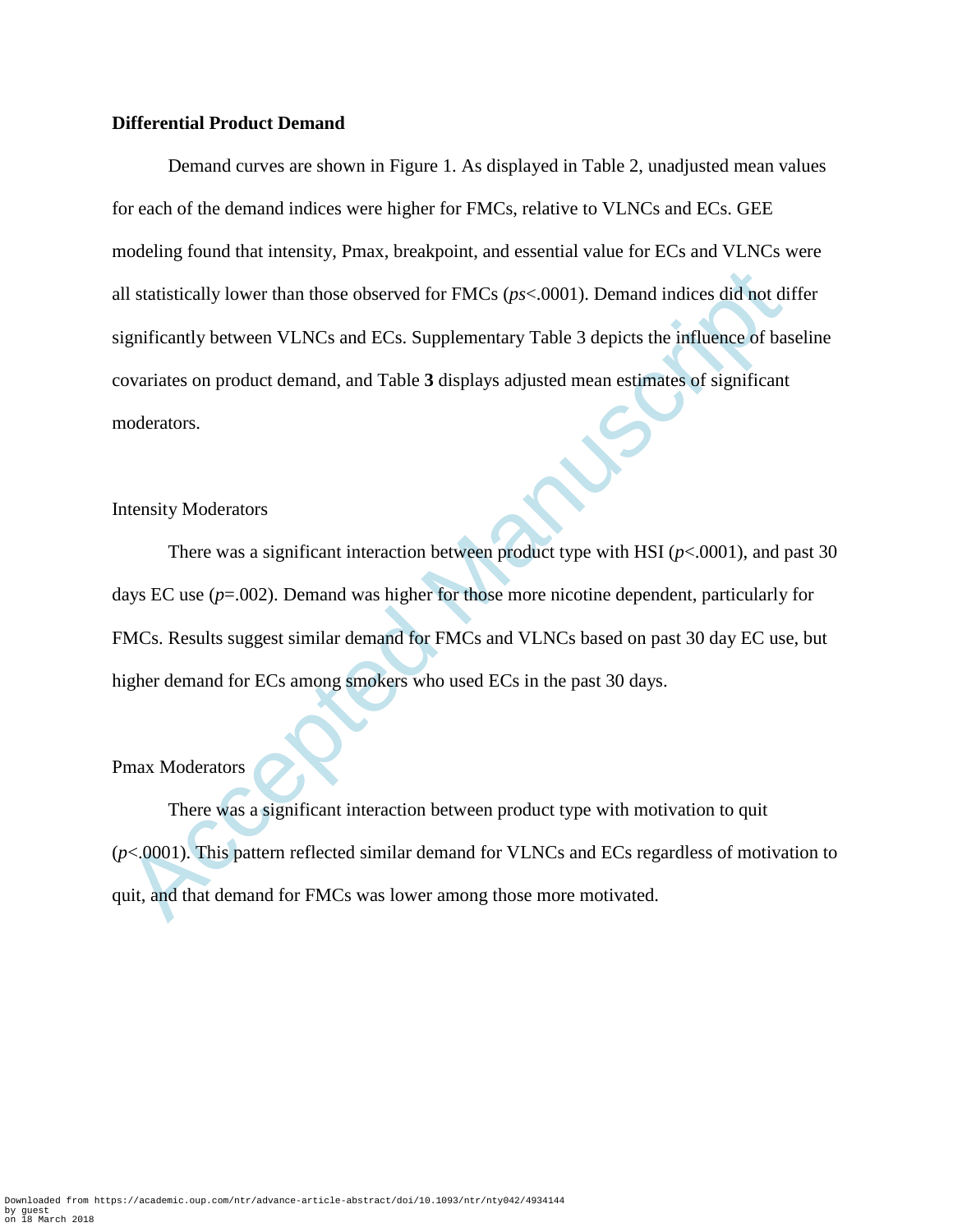Breakpoint Moderators

There was a significant interaction between product type with motivation to quit  $(p=0.001)$ , past 30 days EC use  $(p<0.0001)$ , and RYO smoking status  $(p=0.04)$ . Similar to the Pmax results, demand for FMCs was lower among those more motivated. Similar to intensity results, those who used ECs in the past 30 days had higher demand for ECs. RYO only users had less demand for FMCs and ECs, relative to groups that used FMCs.

### Essential Value Moderators

nose who used ECs in the past 30 days had higher demand for ECs. RYO only users had lemand for FMCs and ECs, relative to groups that used FMCs.<br>
ssential Value Moderators<br>
There was a significant interaction between produc There was a significant interaction between product type with HSI  $(p=.01)$ , motivation to quit (*p*<.0001), and RYO smoking status (*p*=.002). Consistent with intensity results, demand for FMCs was higher for those more nicotine dependent. Those with high motivation to quit had lower demand for FMCs, but not for the VLNCs or ECs. Similar to breakpoint findings, RYO only users had less demand for FMCs and ECs, relative to groups that used FMCs.

#### **Predictive Validity**

Smoking status at follow-up

Abstinence was reported by 11% of the sample at follow-up. Among those who made a quit attempt (31%) between waves 71% relapsed. As displayed in Table **4**, intensity and essential value were the only FMC demand indices to significantly predict abstinence or relapse (*ps<*.05). Greater demand for FMCs was associated with a lower likelihood of being quit, and higher rates of relapse. Effect sizes were generally small in magnitude.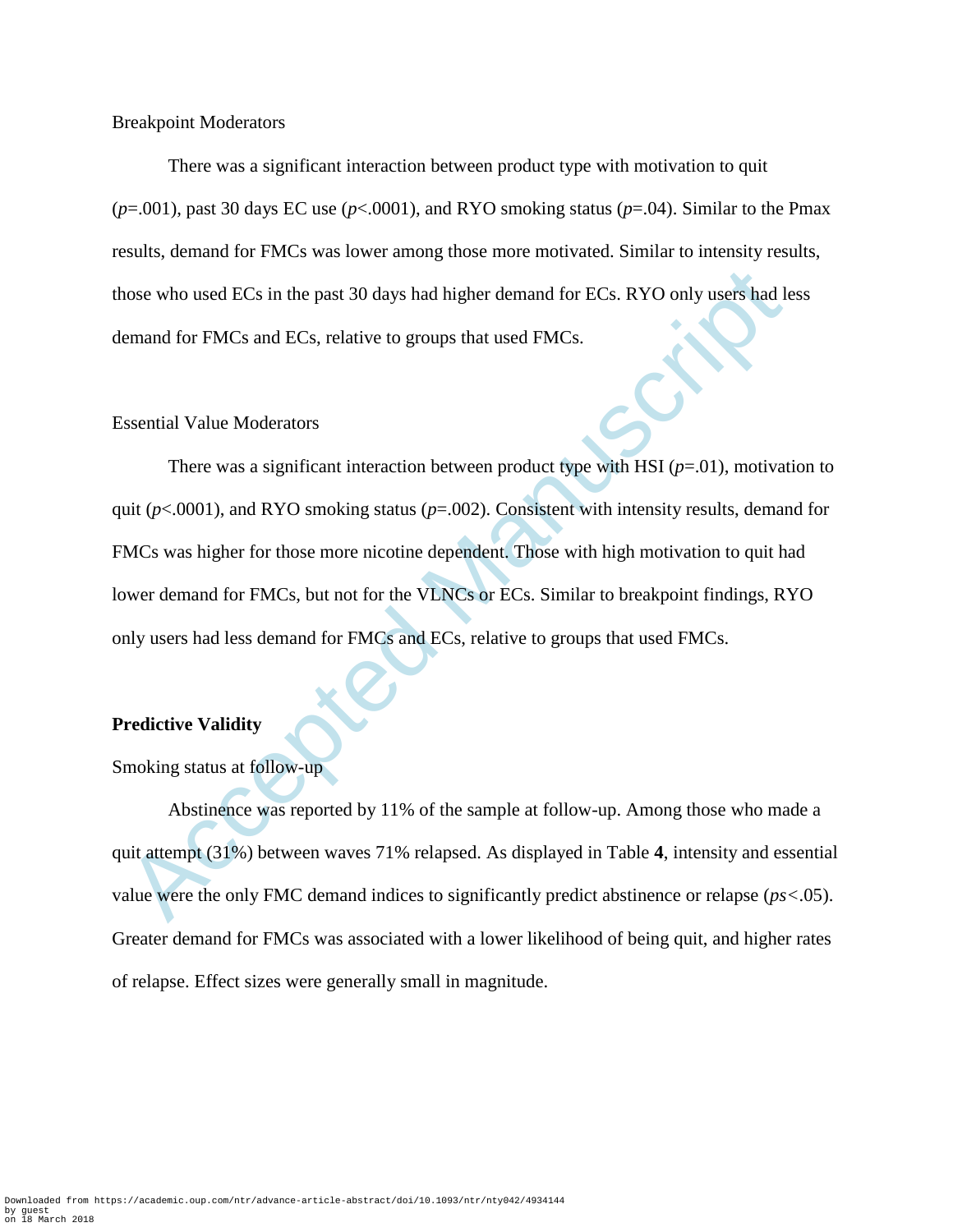EC use at follow-up

Rates of EC use outcomes among those who did not use ECs at baseline (83%) were 14% for any EC use between waves, 7% for any purchase of EC between waves, and 4% for EC use within the past 30 days. All EC demand indices significantly predicted any use of ECs between surveys (*ps<*.05; see Table **4**). Higher EC demand at wave 1 was associated with greater likelihood of EC use. A similar pattern was observed for EC purchase between waves and past 30 day EC use at follow-up, with larger effect sizes observed (*ps<*.05).

#### **DISCUSSION**

urveys ( $ps<0.05$ ; see Table 4). Higher EC demand at wave 1 was associated with greater<br>kelihood of EC use. A similar pattern was observed for EC purchase between waves and J<br>olay EC use at follow-up, with larger effect s The current study is the first to compare estimated demand of ECs, VLNCs **(i.e., nicotine-free)**, and FMCs, and to examine the predictive validity of EC demand. Differential demand results suggest daily smokers valued FMCs approximately two times more than they did either VLNCs or ECs, which is consistent with findings from econometric studies.<sup>39,40</sup> The generally low rates of use of alternative products observed in prior studies which have attempted to switch smokers to alternative nicotine products may be explained by the lower overall valuation of these alternative products compared to  $FMCs$ <sup>41-43</sup> Regardless, the fact that 70% of smokers expressed at least some demand for these alternative products offers the possibility that their availability could potentially have an impact on the use of FMCs.

This study provides evidence that responses to a series of hypothetical purchase tasks can predict product use over a year later. EC demand indices were positively associated with EC uptake, as measured by any EC use, past 30-day use, and any EC purchase. We also found higher demand for FMCs was associated with less quitting and higher relapse rates, albeit this pattern was less robust across demand indices.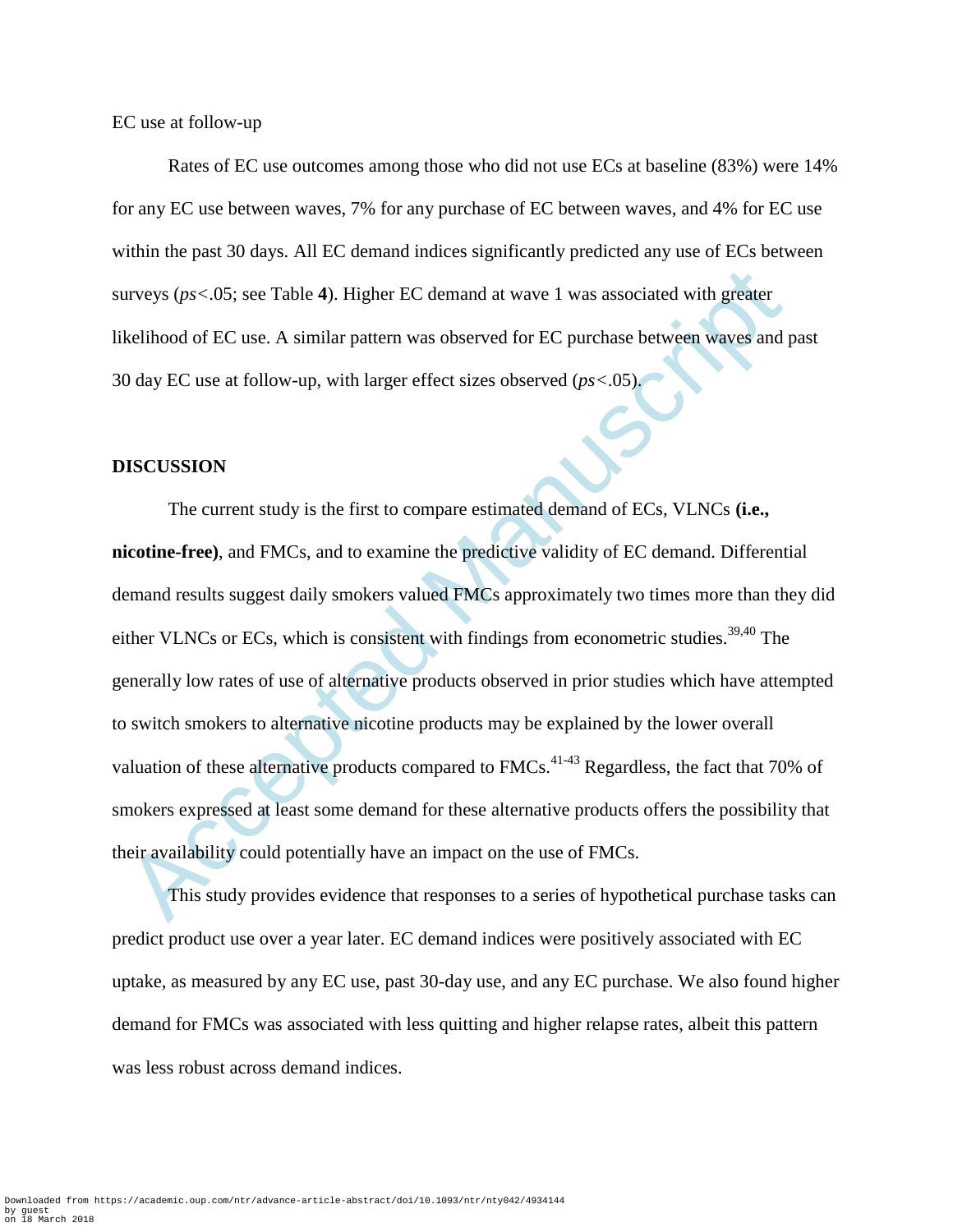icotinized cigarettes sold in three markets in 1988, repeat sales declined.<sup>44</sup> These results h<br>aportant policy implications since econometric studies show that the demand for FMCs is<br>aportant policy implications since eco Uptake of alternative products is likely to be highly dependent upon the availability of FMCs and their price relative to FMCs. If products such as ECs and VLNCs are going to serve as substitutes for FMCs, our results suggest their cost must be at least 50% less than FMCs with conventional nicotine levels. Indeed, when Phillip Morris withdrew price promotions for its denicotinized cigarettes sold in three markets in 1988, repeat sales declined.<sup>44</sup> These results have important policy implications since econometric studies show that the demand for FMCs is inversely related with price, $45$  and this relationship may be even stronger for alternative nicotine products.<sup>39,40</sup> Thus, differential taxation and pricing promotion policies have the potential to motivate smokers to switch from FMCs to a lower risk alternative tobacco/nicotine products. Conversely, not providing such incentives may greatly reduce the potential of alternative products such as ECs and VLNCs to replace conventional FMCs. Indeed, some have suggested that it will be necessary to mandate nicotine reductions in FMCs in order for VLNCs replace conventional cigarettes.4,5

To the extent that greater differential demand indicates the need for differential pricing, this may be particularly important for smokers with greater nicotine dependence, lower motivation to quit, and for those who smoke FMCs (vs. RYO). Demand for FMCs, compared to ECs/VLNCs, was higher in these groups such that consumption of FMCs was less responsive to cost increases. This suggests these groups may be willing to try alternative products, but only at low costs. This pattern may also be the case for smokers who have not tried the alternative product, as suggested by the lower EC demand among EC **nonusers** relative to those who had used ECs in the past 30 days. **Between-group difference in EC demand based on EC use at baseline supports the construct validity of our EC purchase task, and that within-group variation among non-users predicted EC outcomes provides initial evidence of predictive**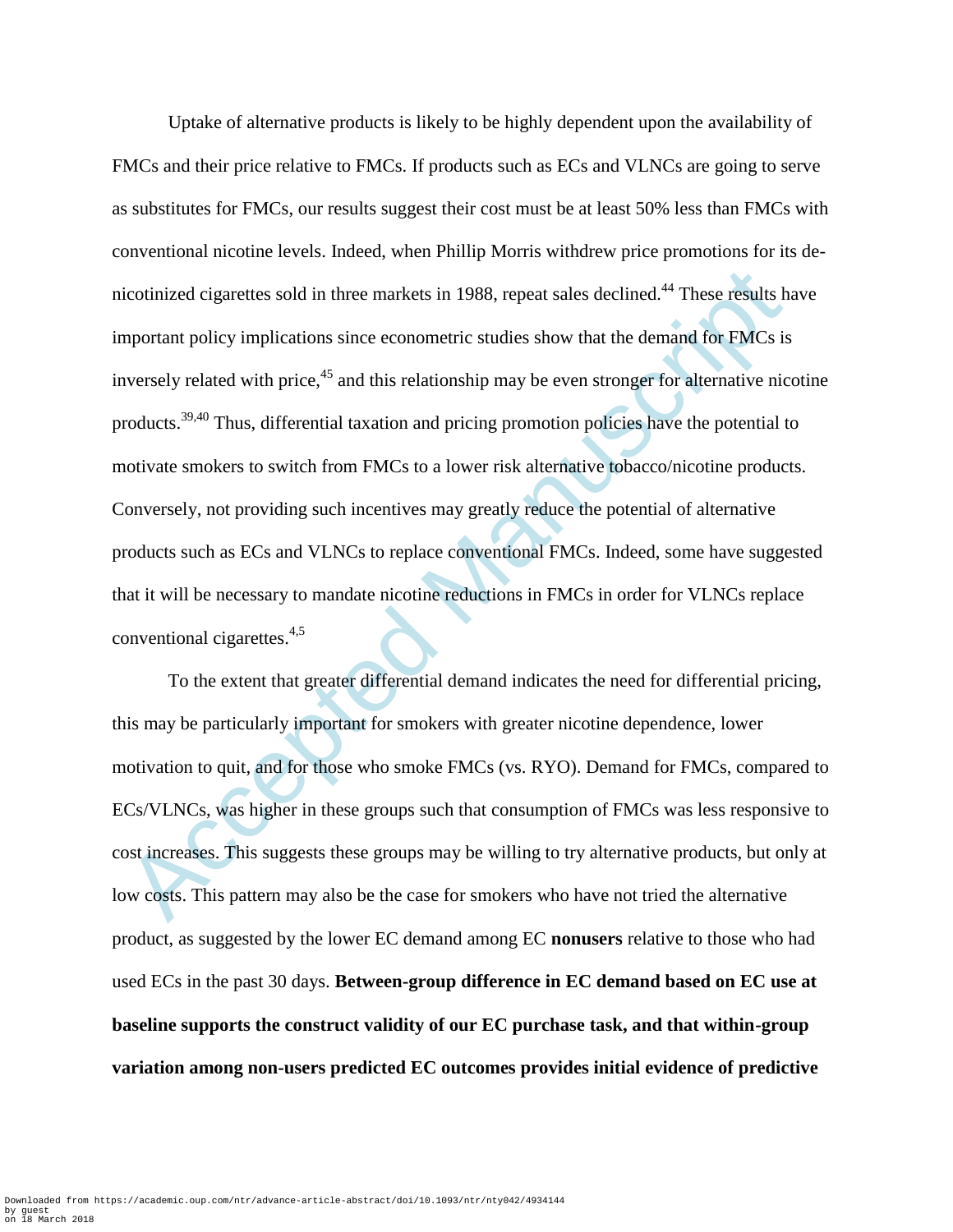**validity. An important research question to address is how demand for alternative products may change upon initial use. Prior to use, estimated demand will be driven by expectancies about the product shaped through exposure to information (e.g., advertising), use and attitudes of others, and regulatory environment. Enjoyment experienced from initial use will influence expectations and consequentially demand and patterns of consumption. The product itself will have a strong impact here, and given the wide array of available products there is likely to be great variability. The complex interaction between regulatory environment and demand highlights the importance of thoughtful yet swift policy decision-making. Product standards can be leveraged to set the stage for a market of alternative products perceived by consumers to be of high quality and appealing, thereby promoting transitions away from combustible cigarettes and improved population health.**

istial use will influence expectations and consequentially demand and patterns of<br>onsumption. The product itself will have a strong impact here, and given the wide ar<br>vailable products there is likely to be great variabili There are several limitations to the current study that are worth noting. First, that the current sample was recruited from a commercial online survey panel and does not include smokers unconnected to the internet. The online nature of the study does offer the advantage of the ability to recruit larger numbers of diverse subjects thereby improving both the efficiency and generalizability of the more commonly utilized laboratory-based methods that have been used to study product demand. A second limitation of the study was our use of presenting subjects with a single picture of one specific brand for each type of product **in a fixed order**. Future studies could **randomize** multiple brands of each product thereby offering respondents a more representative presentation of the marketplace of products available to them in the real **world and controlling for potential order effects**. A third limitation was the purchase tasks required estimating demand for each product independently, assuming no other nicotine/tobacco products were available. Testing demand in the context of other substitutable products provides a more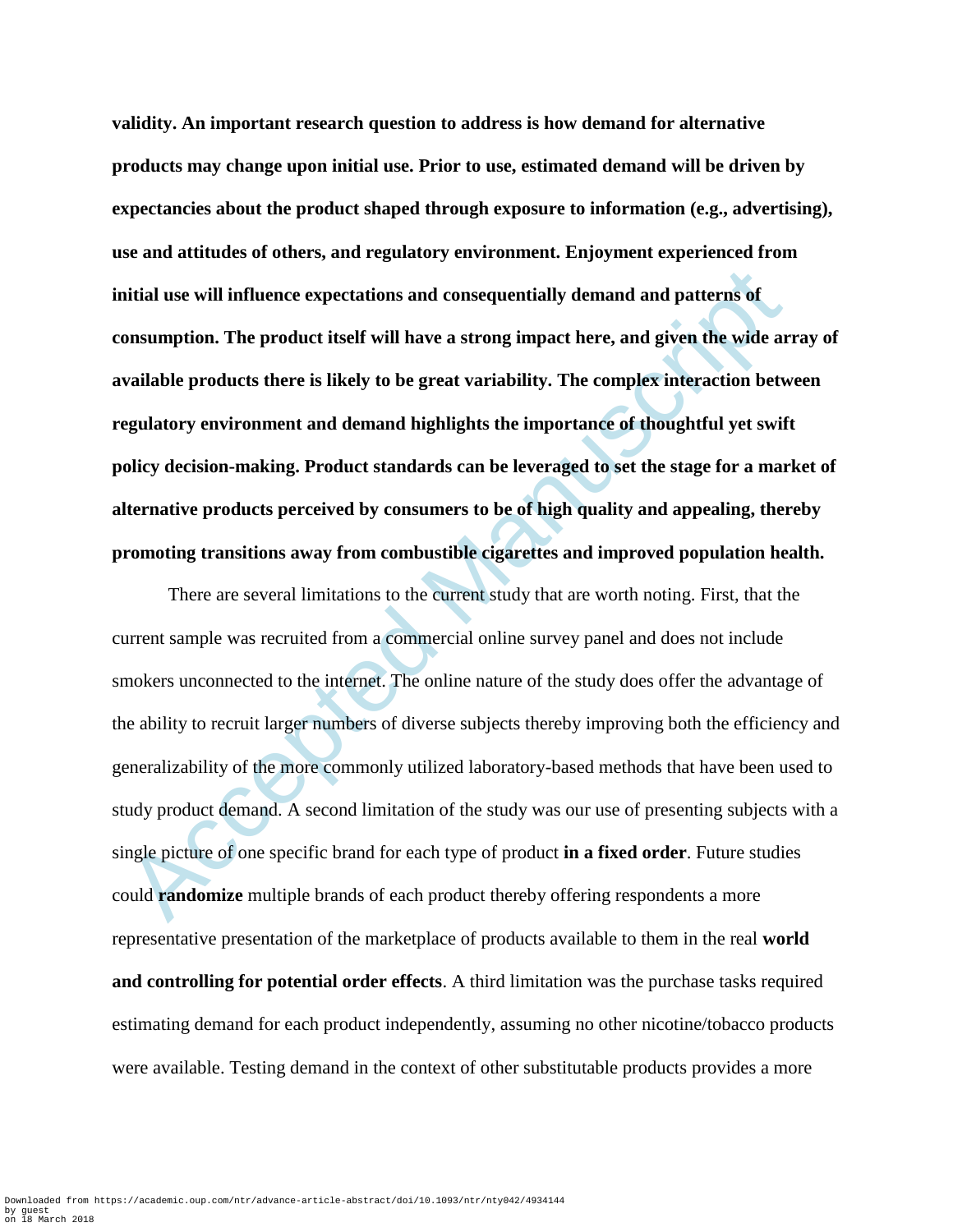m self-reported FMC/EC use, without biochemical verification. However, this approach<br>onforms to recommendations for population-based studies.<sup>49</sup> Our use of 10 price points fo<br>urchase tasks is another consideration. Most s realistic assessment of how consumers make product choices. Methods have been developed that allow for the measurement of cross-price elasticity, a direct test of product substitutability and a more robust test of the likely impact of having alternative products available to consumers at different price points.<sup>46-48</sup> Predictive validity analyses were limited in that outcomes were based on self-reported FMC/EC use, without biochemical verification. However, this approach conforms to recommendations for population-based studies.<sup>49</sup> Our use of 10 price points for the purchase tasks is another consideration. Most studies include approximately 20 price points, which affords greater demand curve resolution. Nonetheless, our data fit the exponential demand equation very well and was feasible within the context of the parent study. Future studies would benefit from inclusion of more frequent and comprehensive follow-up assessments to improve retention rates and allow for better characterization of how demand relates to product use. Finally, replication should be attempted in different contexts and with different products to clarify how strongly purchase task responses map onto future consumption patterns, and their potential utility to inform population health modeling.<sup>50</sup>

#### **Conclusions**

This study shows that among current daily smokers the demand for ECs and VLNCs is low relative to FMCs, and demand prospectively predicts product use. Those with greater demand for FMCs were more likely to maintain smoking, and EC uptake was more likely among those with greater EC demand. That smokers valued FMCs more than VLNCs and ECs suggests that alternative nicotine/tobacco products will need to be priced lower if they are to serve as viable substitutes at the population-level.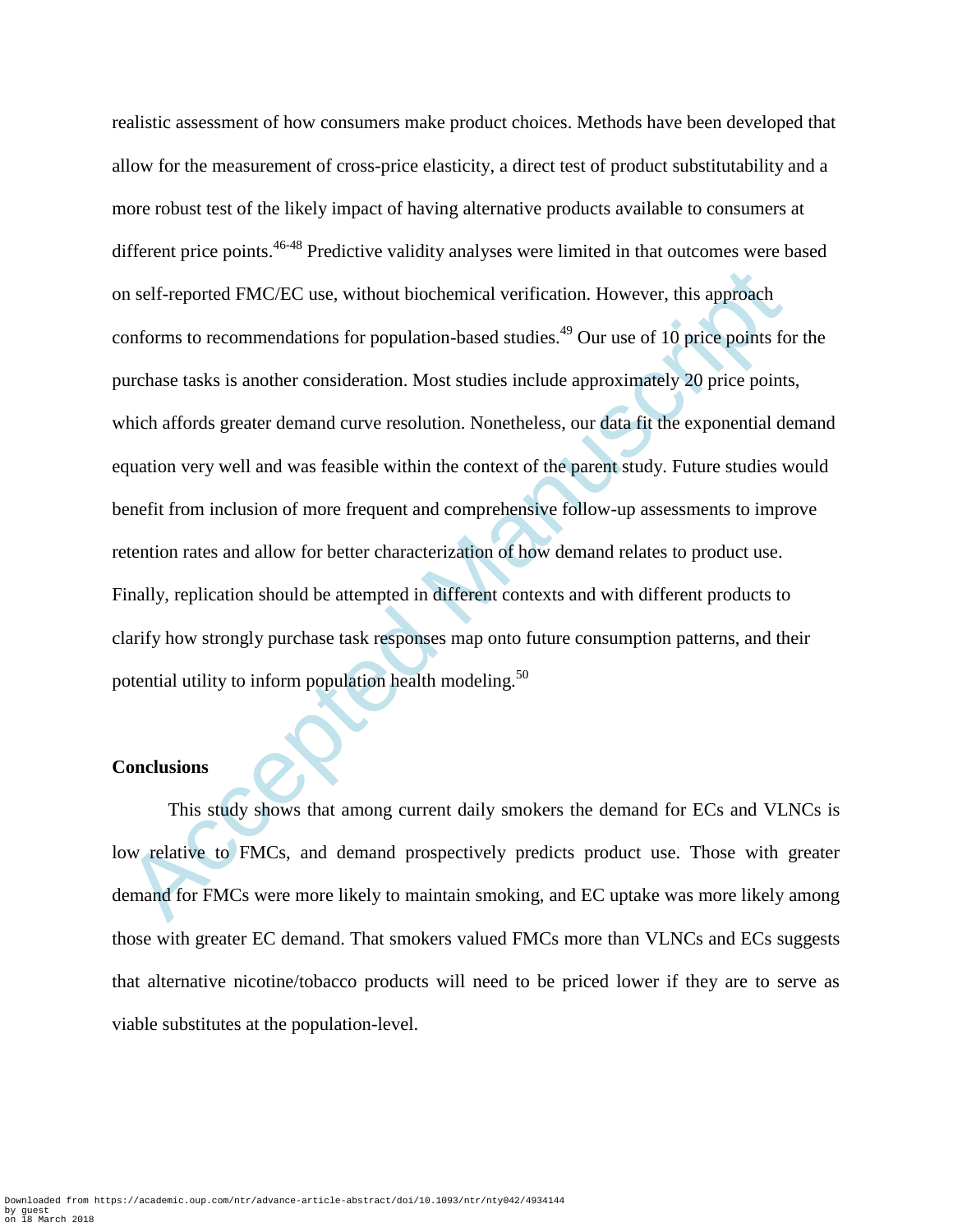### **REFERENCES**

- 1. McNeill A, Brose L, Calder R, Hitchman S, Hajek P, McRobbie H. E-cigarettes: an evidence update. *Public Health England.* 2015;3.
- 2. Hatsukami DK, Zaatari G, Donny E. The case for the WHO Advisory Note, Global Nicotine Reduction Strategy. *Tob Control.* 2017;26(e1):e29-e30.
- 3. TobReg W. *Advisory note: Global nicotine reduction strategy.* Geneva, Switzerland2015.
- 4. Benowitz NL, Henningfield JE. Establishing a nicotine threshold for addiction. The implications for tobacco regulation. *N Engl J Med.* 1994;331(2):123-125.
- 5. Benowitz NL, Henningfield JE. Reducing the nicotine content to make cigarettes less addictive. *Tob Control.* 2013;22 Suppl 1:i14-17.
- 6. Kozlowski LT. Cigarette prohibition and the need for more prior testing of the WHO TobReg's global nicotine-reduction strategy. *Tob Control.* 2017;26(e1):e31-e34.
- 7. Walker N, Fraser T, Howe C, et al. Abrupt nicotine reduction as an endgame policy: a randomised trial. *Tob Control.* 2015;24(e4):e251-257.
- 8. Donny EC, Hatsukami DK. Randomized Trial of Reduced-Nicotine Standards for Cigarettes. *N Engl J Med.* 2016;374(4):396-397.
- Nicotine Reduction Strategy. *Tob Control.* 2017;26(e1):e29-e30.<br>
TobReg W. Advisory note: *Global nicotine reduction strategy*. Geneva, Switzerland<br>
Benowitz NL, Henningfield JE. Establishing a nicotine threshold for addi 9. Bickel WK, Jarmolowicz DP, Mueller ET, Gatchalian KM. The behavioral economics and neuroeconomics of reinforcer pathologies: implications for etiology and treatment of addiction. *Curr Psychiatry Rep.* 2011;13(5):406-415.
- 10. MacKillop J, Murphy JG, Ray LA, et al. Further validation of a cigarette purchase task for assessing the relative reinforcing efficacy of nicotine in college smokers. *Exp Clin Psychopharmacol.* 2008;16(1):57-65.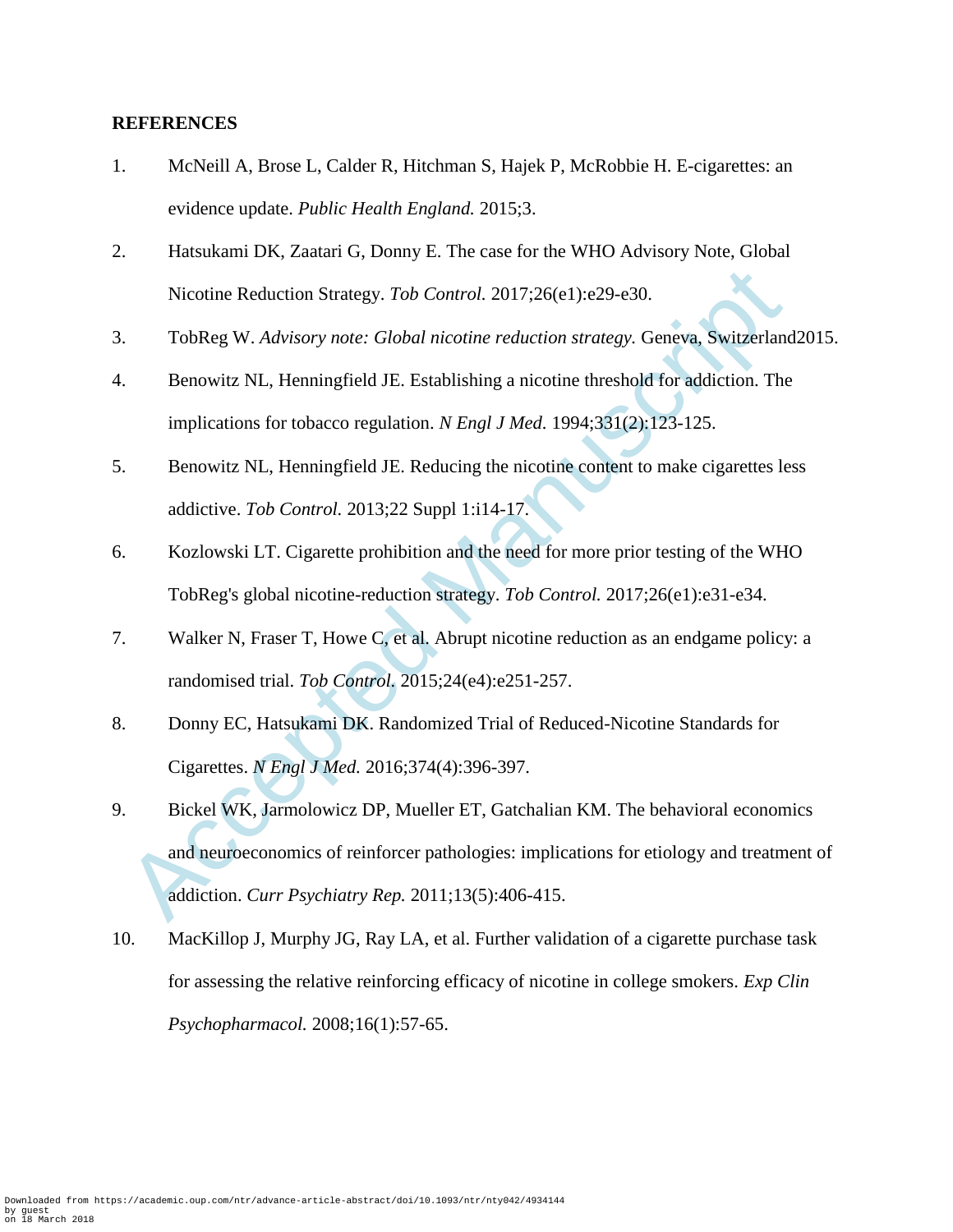- 11. Jacobs EA, Bickel WK. Modeling drug consumption in the clinic using simulation procedures: demand for heroin and cigarettes in opioid-dependent outpatients. *Exp Clin Psychopharmacol.* 1999;7(4):412-426.
- 12. Hursh SR, Roma PG. Behavioral economics and empirical public policy. *J Exp Anal Behav.* 2013;99(1):98-124.
- 13. Murphy JG, MacKillop J, Tidey JW, Brazil LA, Colby SM. Validity of a demand curve measure of nicotine reinforcement with adolescent smokers. *Drug Alcohol Depend.*  2011;113(2-3):207-214.
- 14. O'Connor RJ, Heckman BW, Adkison SE, et al. Persistence and amplitude of cigarette demand in relation to quit intentions and attempts. *Psychopharmacology.*  2016;233(12):2365-2371.
- 15. Madden GJ, Kalman D. Effects of bupropion on simulated demand for cigarettes and the subjective effects of smoking. *Nicotine Tob Res.* 2010;12(4):416-422.
- 16. Secades-Villa R, Pericot-Valverde I, Weidberg S. Relative reinforcing efficacy of cigarettes as a predictor of smoking abstinence among treatment-seeking smokers. *Psychopharmacology.* 2016;233(17):3103-3112.
- Behav. 2013;99(1):98-124.<br>
Murphy JG, MacKillop J, Tidey JW, Brazil LA, Colby SM. Validity of a demand ct<br>
measure of nicotine reinforcement with adolescent smokers. *Drug Alcohol Depend.*<br>
2011;113(2-3):207-214.<br>
ACConnor 17. Mackillop J, Murphy CM, Martin RA, et al. Predictive Validity of a Cigarette Purchase Task in a Randomized Controlled Trial of Contingent Vouchers for Smoking in Individuals With Substance Use Disorders. *Nicotine Tob Res.* 2016;18(5):531-537.
- 18. Hitsman B, MacKillop J, Lingford-Hughes A, et al. Effects of acute tyrosine/phenylalanine depletion on the selective processing of smoking-related cues and the relative value of cigarettes in smokers. *Psychopharmacology.* 2008;196(4):611-621.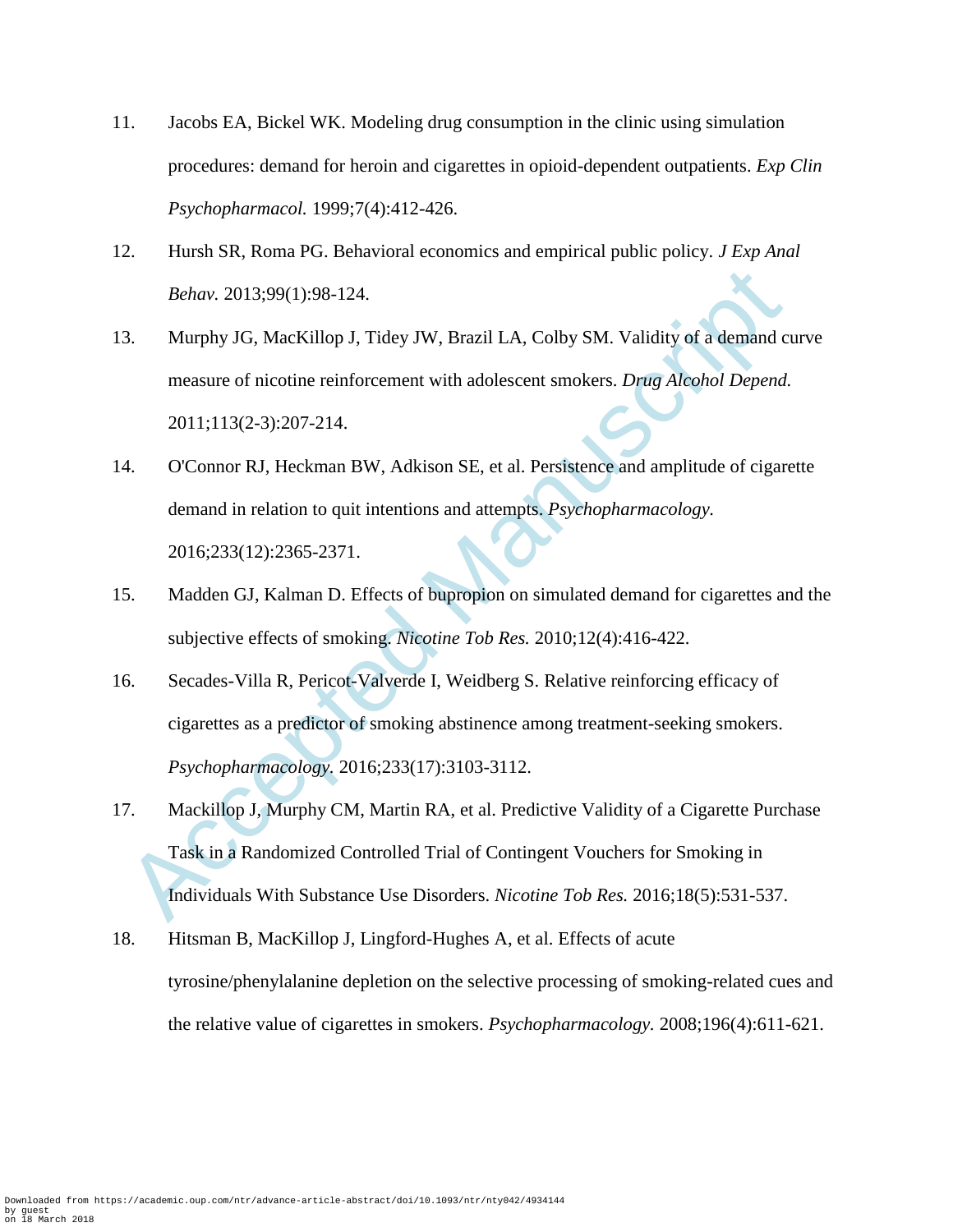- 19. Acker J, MacKillop J. Behavioral economic analysis of cue-elicited craving for tobacco: a virtual reality study. *Nicotine Tob Res.* 2013;15(8):1409-1416.
- 20. MacKillop J, Brown CL, Stojek MK, Murphy CM, Sweet L, Niaura RS. Behavioral economic analysis of withdrawal- and cue-elicited craving for tobacco: an initial investigation. *Nicotine Tob Res.* 2012;14(12):1426-1434.
- investigation. *Nicotine Tob Res.* 2012;14(12):1426-1434.<br>
1. Heckman BW, MacQueen DA, Marquinez NS, MacKillop J, Bickel WK, Brandon<br>
2. Self-control depletion and nicotine deprivation as precipitants of smoking cessation<br> 21. Heckman BW, MacQueen DA, Marquinez NS, MacKillop J, Bickel WK, Brandon TH. Self-control depletion and nicotine deprivation as precipitants of smoking cessation failure: A human laboratory model. *J Consult Clin Psychol.* 2017;85(4):381-396.
- 22. MacKillop J, Few LR, Murphy JG, et al. High-resolution behavioral economic analysis of cigarette demand to inform tax policy. *Addiction.* 2012;107(12):2191-2200.
- 23. Grace RC, Kivell BM, Laugesen M. Predicting decreases in smoking with a cigarette purchase task: evidence from an excise tax rise in New Zealand. *Tob Control.*  2015;24(6):582-587.
- 24. O'Connor RJ, June KM, Bansal-Travers M, et al. Estimating demand for alternatives to cigarettes with online purchase tasks. *Am J Health Behav.* 2014;38(1):103-113.
- 25. Snider SE, Cummings KM, Bickel WK. Behavioral economic substitution between conventional cigarettes and e-cigarettes differs as a function of the frequency of ecigarette use. *Drug Alcohol Depend.* 2017;177:14-22.
- 26. Smith TT, Cassidy RN, Tidey JW, et al. Impact of smoking reduced nicotine content cigarettes on sensitivity to cigarette price: further results from a multi-site clinical trial. *Addiction.* 2017;112(2):349-359.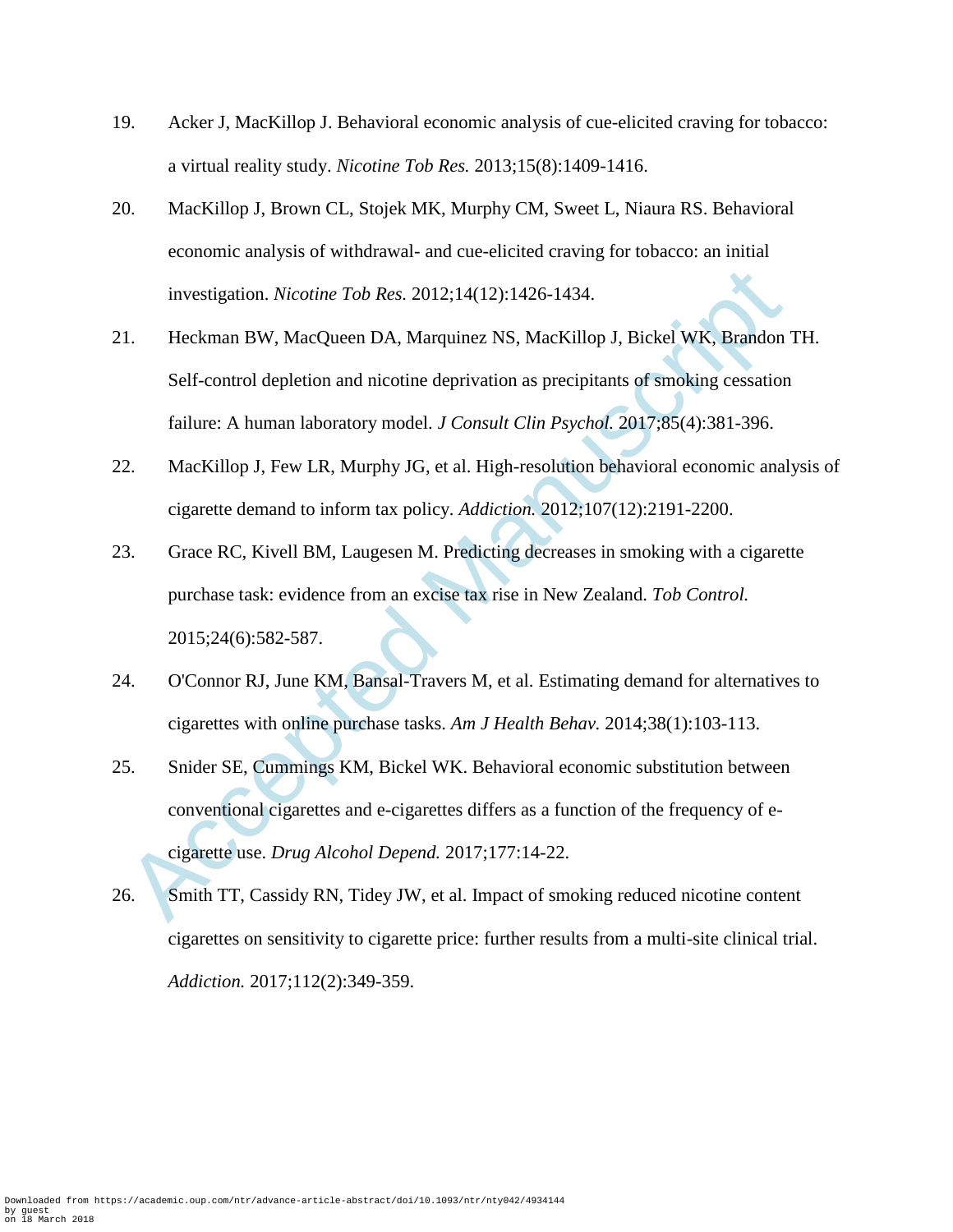- 27. Shahan TA, Bickel WK, Madden GJ, Badger GJ. Comparing the reinforcing efficacy of nicotine containing and de-nicotinized cigarettes: a behavioral economic analysis. *Psychopharmacology* 1999;147(2):210-216.
- 28. Cassidy RN, Tidey JW, Colby SM, Long V, Higgins ST. Initial Development of an Ecigarette Purchase Task: A Mixed Methods Study. *Tob Regul Sci.* 2017;3(2):139-150.
- eigarette Purchase Task: A Mixed Methods Study. *Tob Regul Sci.* 2017;3(2):139-15<br>
9. Nagelhout GE, Heijndijk SM, Cummings KM, et al. E-cigarette advertisements, and<br>
associations with the use of e-cigarettes and disappro 29. Nagelhout GE, Heijndijk SM, Cummings KM, et al. E-cigarette advertisements, and associations with the use of e-cigarettes and disapproval or quitting of smoking: Findings from the International Tobacco Control (ITC) Netherlands Survey. *Int J Drug Policy.*  2016;29:73-79.
- 30. Few LR, Acker J, Murphy C, MacKillop J. Temporal stability of a cigarette purchase task. *Nicotine Tob Res.* 2012;14(6):761-765.
- 31. Heatherton T, Kozlowski L, Frecker RC, Rickert W, Robinson J. Measuring the heaviness of smoking: Using self-reported time to the first cigarette of the day and number of cigarettes smoked per day. *British Journal of Addiction.* 1989;84:791-799.
- 32. de Leon J, Diaz FJ, Becona E, Gurpegui M, Jurado D, Gonzalez-Pinto A. Exploring brief measures of nicotine dependence for epidemiological surveys. *Addict Behav.*  2003;28(8):1481-1486.
- 33. Kotz D, Brown J, West R. Predictive validity of the Motivation To Stop Scale (MTSS): a single-item measure of motivation to stop smoking. *Drug Alcohol Depend.* 2013;128(1- 2):15-19.
- 34. Stein JS, Koffarnus MN, Snider SE, Quisenberry AJ, Bickel WK. Identification and management of nonsystematic purchase task data: Toward best practice. *Exp Clin Psychopharmacol.* 2015;23(5):377-386.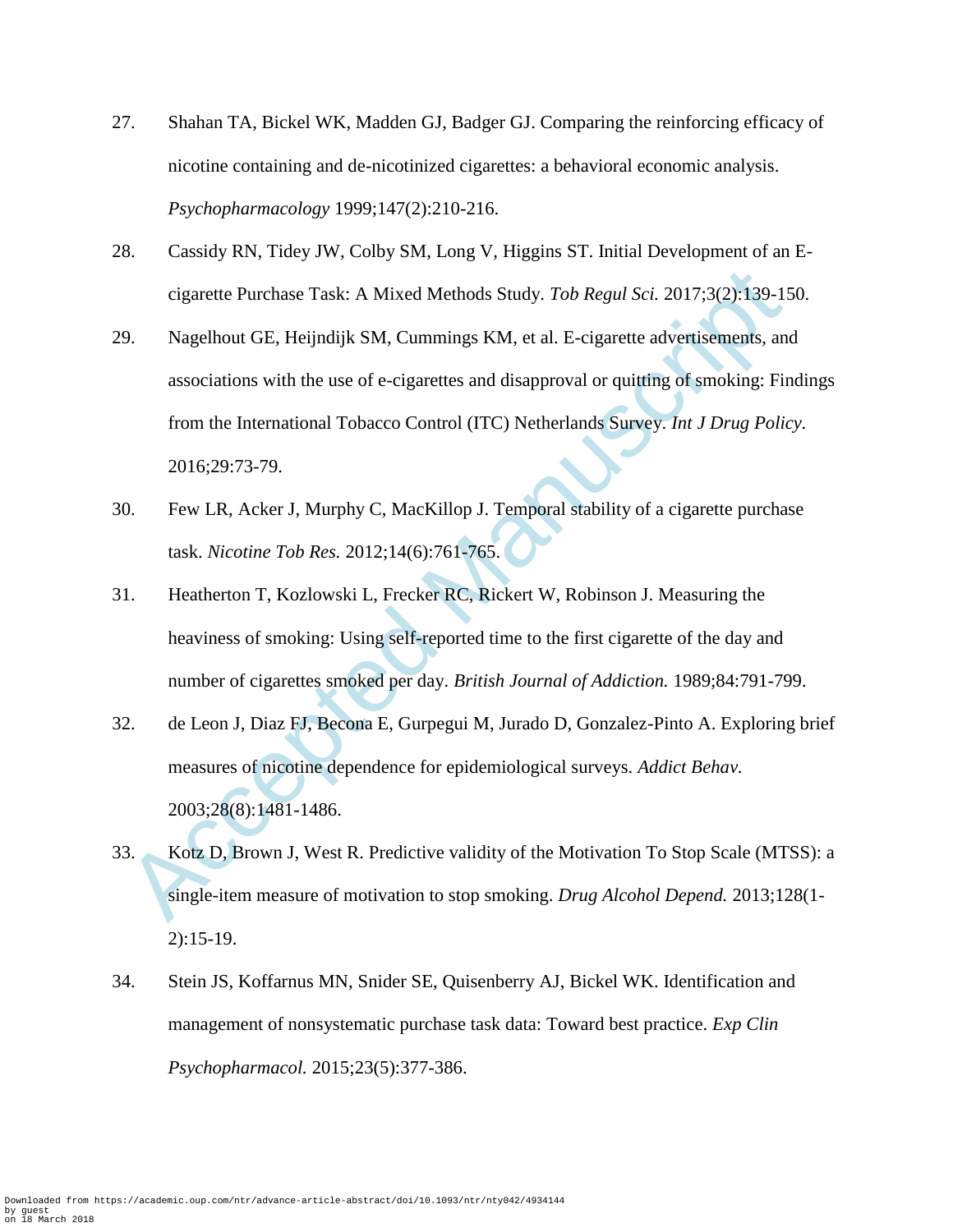- 35. Stein JS, Wilson AG, Koffarnus MN, Judd MC, Bickel WK. Naturalistic assessment of demand for cigarettes, snus, and nicotine gum. *Psychopharmacology.* 2017;234(2):245- 254.
- 36. Hursh SR, Roma PG. Behavioral Economics and the Analysis of Consumption and Choice. *Managerial and Decision Economics.* 2016;37(4-5):224-238.
- Choice. *Managerial and Decision Economics*. 2016;37(4-5):224-238.<br>
Koffarnus MN, Franck CT, Stein JS, Bickel WK. A modified exponential behaviors<br>
economic demand model to better describe consumption data. *Exp Clin*<br> *Ps* 37. Koffarnus MN, Franck CT, Stein JS, Bickel WK. A modified exponential behavioral economic demand model to better describe consumption data. *Exp Clin Psychopharmacol.* 2015;23(6):504-512.
- 38. Tabachnick BG, Fidell LS. *Using multivariate statistics.* 6th ed. Boston: Pearson Education; 2013.
- 39. Huang J, Tauras J, Chaloupka FJ. The impact of price and tobacco control policies on the demand for electronic nicotine delivery systems. *Tob Control.* 2014;23 Suppl 3:iii41-47.
- 40. Stoklosa M, Drope J, Chaloupka FJ. Prices and E-Cigarette Demand: Evidence From the European Union. *Nicotine Tob Res.* 2016;18(10):1973-1980.
- 41. Macqueen DA, Heckman BW, Blank MD, Janse Van Rensburg K, Evans DE, Drobes DJ. Transient compensatory smoking in response to placebo cigarettes. *Psychopharmacology*  2012;223(1):47-54.
- 42. Wagener TL, Meier E, Hale JJ, et al. Pilot investigation of changes in readiness and confidence to quit smoking after E-cigarette experimentation and 1 week of use. *Nicotine Tob Res.* 2014;16(1):108-114.
- 43. Nardone N, Donny EC, Hatsukami DK, et al. Estimations and predictors of noncompliance in switchers to reduced nicotine content cigarettes. *Addiction.*  2016;111(12):2208-2216.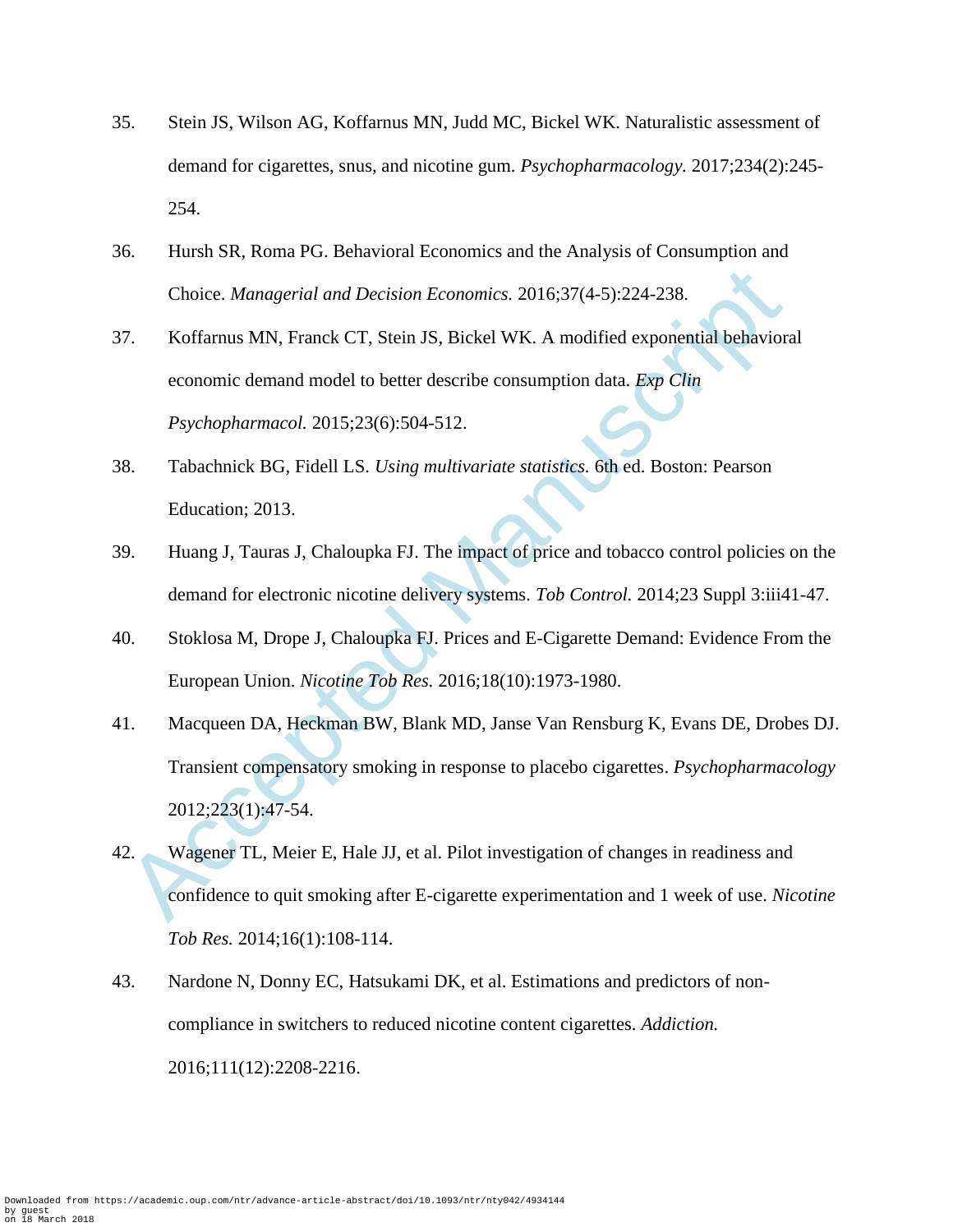- 44. Dunsby J, Bero L. A nicotine delivery device without the nicotine? Tobacco industry development of low nicotine cigarettes. *Tob Control.* 2004;13(4):362-369.
- 45. Chaloupka FJ, Straif K, Leon ME. Effectiveness of tax and price policies in tobacco control. *Tob Control.* 2011;20(3):235-238.
- 46. Grace RC, Kivell BM, Laugesen M. Estimating cross-price elasticity of e-cigarettes using a simulated demand procedure. *Nicotine Tob Res.* 2015;17(5):592-598.
- 6. Grace RC, Kivell BM, Laugesen M. Estimating cross-price elasticity of e-cigarettes a simulated demand procedure. *Nicotine Tob Res.* 2015;17(5):592-598.<br>
Heckman BW, Cummings KM, Hirsch AA, et al. A novel method for ev 47. Heckman BW, Cummings KM, Hirsch AA, et al. A novel method for evaluating the acceptability of substitutes for cigarettes: The experimental tobacco marketplace. *Tob Regul Sci.* 2017;3:266-279.
- 48. Tucker MR, Laugesen M, Grace RC. Estimating Demand and Cross-Price Elasticity for Very Low Nicotine Content (VLNC) Cigarettes Using a Simulated Demand Task. *Nicotine Tob Res.* 2017.
- 49. SRNT. Biochemical verification of tobacco use and cessation. *Nicotine Tob Res.*  2002;4(2):149-159.
- 50. Levy DT, Cummings KM, Villanti AC, et al. A framework for evaluating the public health impact of e-cigarettes and other vaporized nicotine products. *Addiction.*  2017;112(1):8-17.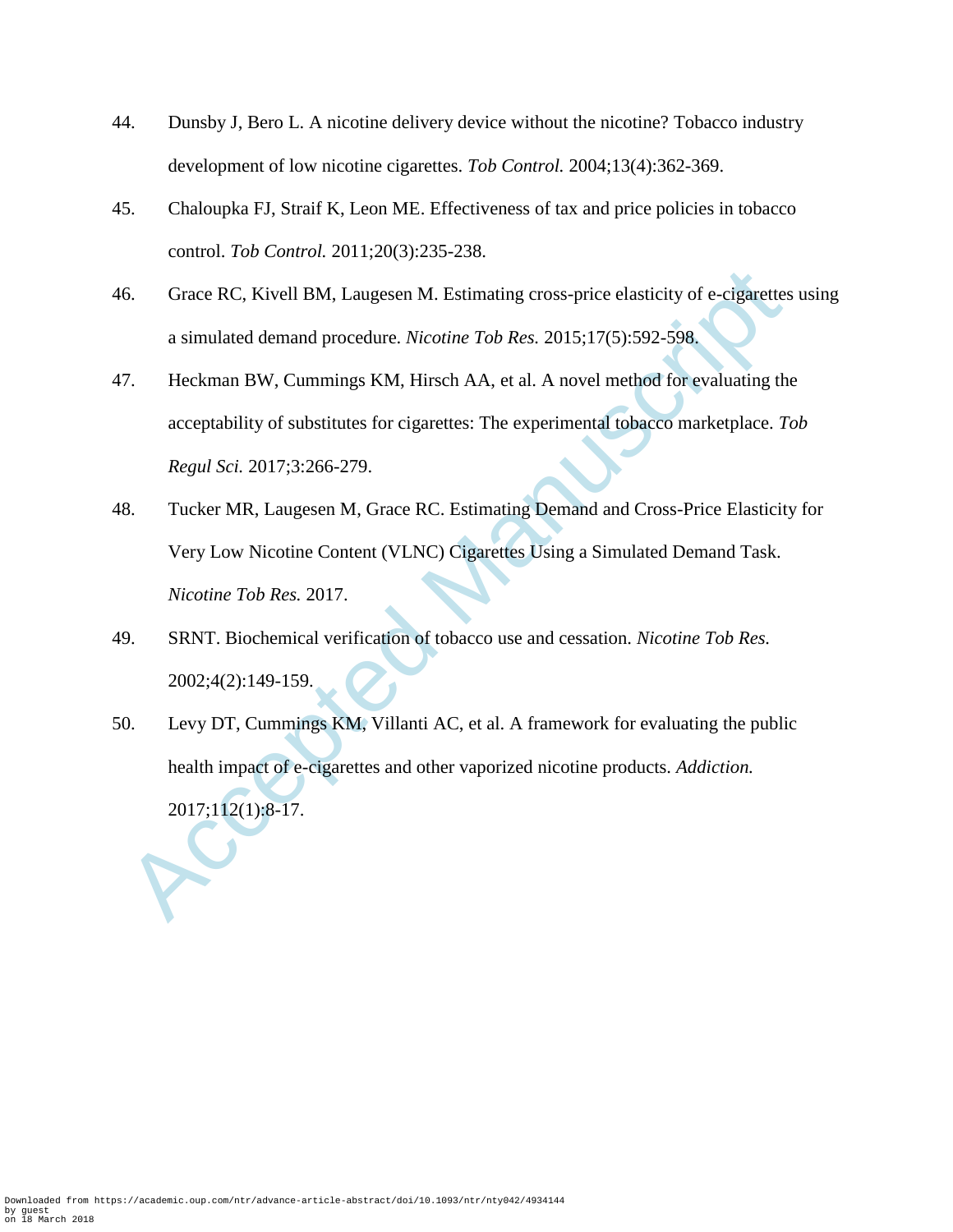|                                | Full sample<br>at wave 1<br>$N = 1215$ | Followed up<br>at wave 2<br>$n=793$ | <b>Not</b><br>followed up<br>$n = 422$ | Followed<br>up vs. not |
|--------------------------------|----------------------------------------|-------------------------------------|----------------------------------------|------------------------|
| Age, mean (SD)                 | 38(18)                                 | 40(18)                              | 34(18)                                 | $t = -2.03***$         |
| Sex, $n$ $(\%)$                |                                        |                                     |                                        | $\chi^2 = .01$         |
| Male                           | 625(51)                                | 407(51)                             | 218 (52)                               |                        |
| Female                         | 590 (49)                               | 386 (49)                            | 204 (48)                               |                        |
| Income, $n$ $(\%)$             |                                        |                                     |                                        | $\chi^2 = 5.67$        |
| Low                            | 357 (29)                               | 218 (28)                            | 139 (33)                               |                        |
| Moderate                       | 250(21)                                | 165(21)                             | 85 (20)                                |                        |
| High                           | 265(22)                                | 186 (24)                            | 79 (19)                                |                        |
| Unknown                        | 343 (28)                               | 224 (28)                            | 119 (28)                               |                        |
| Educational level, n (%)       |                                        |                                     |                                        | $\chi^2 = 8.32^*$      |
| Low                            | 284 (23)                               | 191 (24)                            | 93 (22)                                |                        |
| Moderate                       | 594 (49)                               | 365(46)                             | 229 (54)                               |                        |
| High                           | 329 (27)                               | 232 (29)                            | 97(23)                                 |                        |
| Unknown                        | 8(1)                                   | 5(1)                                | 3(1)                                   |                        |
| Type of cigarette, n (%)       |                                        |                                     |                                        | $\chi^2$ =4.35         |
| FMC only                       | 394 (32)                               | 252 (32)                            | 142 (34)                               |                        |
| RYO Only                       | 283 (23)                               | 199(25)                             | 84 (20)                                |                        |
| Both FMC and RYO               | 529 (44)                               | 335 (42)                            | 194 (46)                               |                        |
| Unknown                        | 9(1)                                   | 7(1)                                | 2(1)                                   |                        |
| EC use (past 30 days), $n$ (%) |                                        |                                     |                                        | $\chi^2 = 2.78$        |
| Yes                            | 228 (19)                               | 138 (17)                            | 90(21)                                 |                        |
| No                             | 987 (81)                               | 655 (83)                            | 332 (79)                               |                        |
| Motivation to quit, n (%)      |                                        |                                     |                                        | $\chi^2 = .35$         |
| No motivation                  | 733 (60)                               | 477 (60)                            | 256(61)                                |                        |
| Low motivation                 | 412 (34)                               | 210 (27)                            | 112(27)                                |                        |
| High motivation                | 61(5)                                  | 102(13)                             | 49 (12)                                |                        |
| Unknown                        | 9(1)                                   | 4(1)                                | 5(1)                                   |                        |
| HSI, $n$ $%$                   |                                        |                                     |                                        | $\chi^2 = 1.00$        |
| Low                            | 1079 (89)                              | 699 (88)                            | 380 (90)                               |                        |
| High                           | 136(11)                                | 94 (12)                             | 42(10)                                 |                        |

*Participant characteristics at baseline, and differences between those followed up or not.*

FMC: Factory-made cigarette; RYO: roll-your-own; EC: electronic cigarette; HSI: Heaviness of smoking index; SD: Standard deviation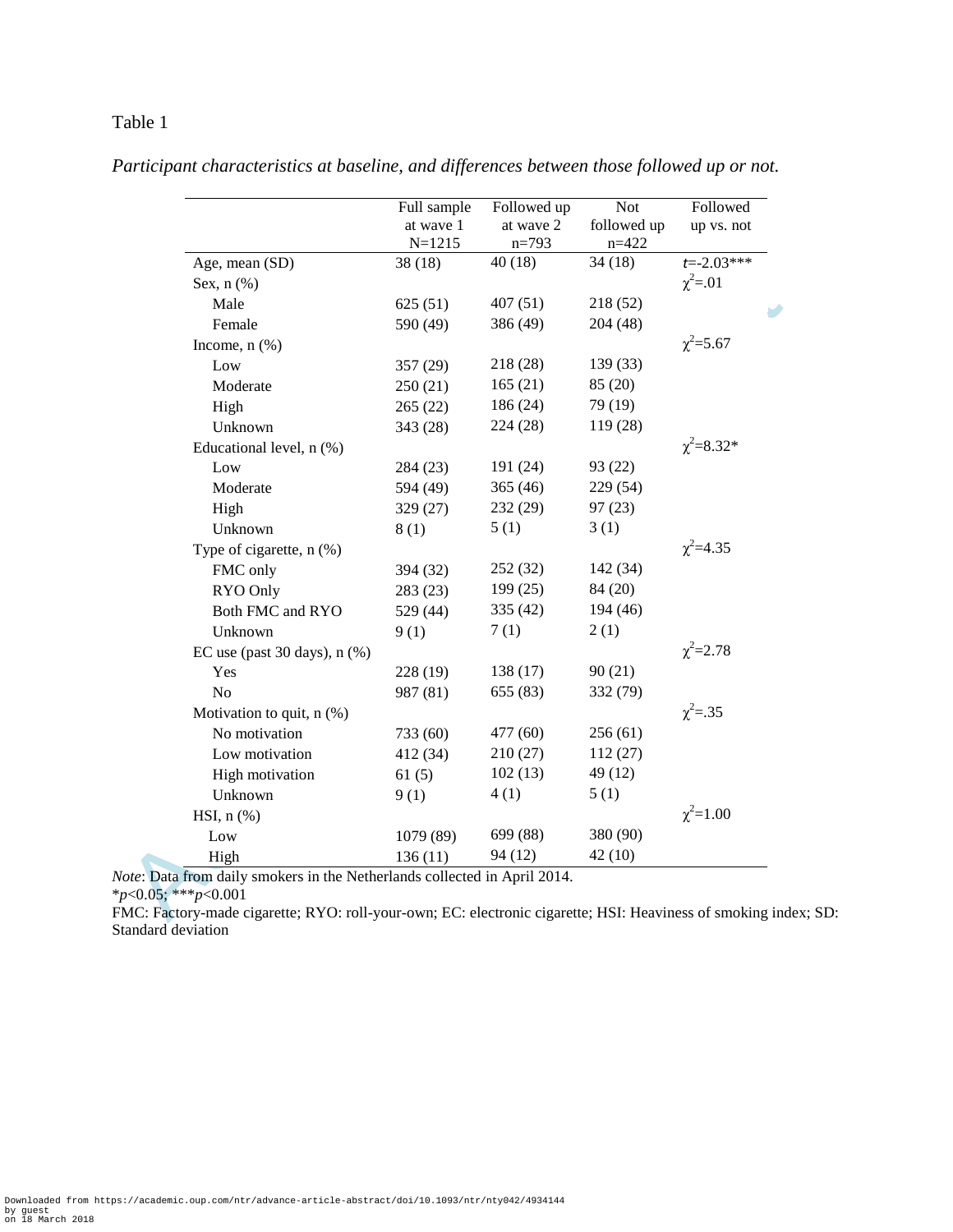### *Unadjusted means (SDs) of demand indices.*

|                                                                                                         |                              | Type of Cigarette                                                       |                    |  |
|---------------------------------------------------------------------------------------------------------|------------------------------|-------------------------------------------------------------------------|--------------------|--|
|                                                                                                         | <b>Factory Made</b><br>(FMC) | Very Low<br>Nicotine Content<br>(VLNC)                                  | Electronic<br>(EC) |  |
|                                                                                                         | Mean (SD)                    | Mean (SD)                                                               | Mean (SD)          |  |
| Intensity <sup>***</sup>                                                                                | 14.65 (8.52)                 | 9.59 (9.29)                                                             | 8.76 (8.96)        |  |
| $\mathrm{Pmax}^{***}$                                                                                   | 1.35(1.16)                   | .49(.57)                                                                | .48(.65)           |  |
| Breakpoint***                                                                                           | 2.39(1.28)                   | 1.39(1.46)                                                              | 1.34(1.47)         |  |
| Essential Value**                                                                                       | .59(.37)                     | .29(.26)                                                                | .25(.22)           |  |
| $N = 1215$<br>comparisons, across all demand indices.<br>No significant differences between VLNC and EC |                              | *** Tukey-adjusted p-values all < .0001 for FMC vs. VLNC and FMC vs. EC |                    |  |
|                                                                                                         |                              |                                                                         |                    |  |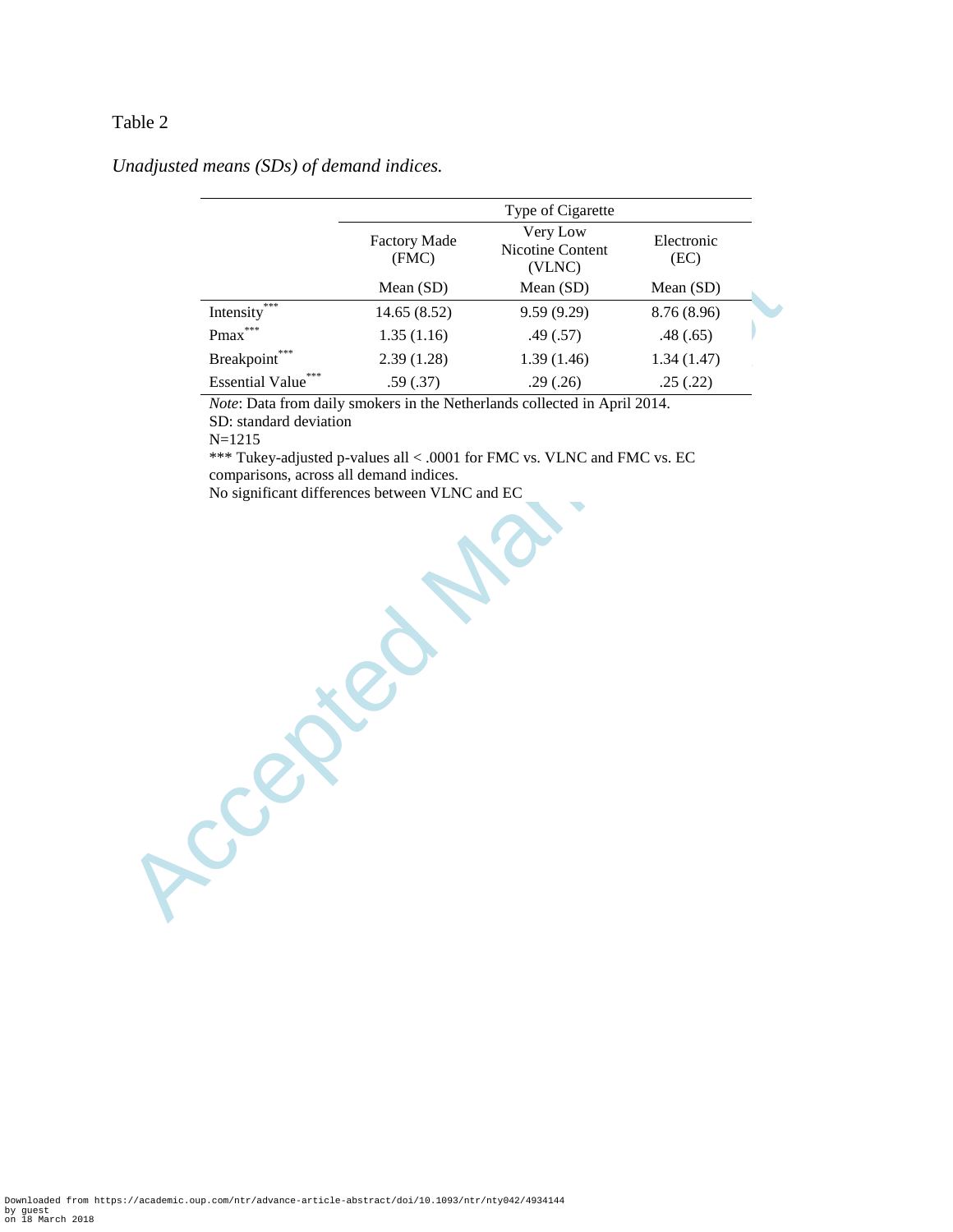|                             | Intensity¥          | Pmax\$            | Breakpoint§         | Essential Value€  |  |
|-----------------------------|---------------------|-------------------|---------------------|-------------------|--|
|                             | $N = 1215$          | $N = 1215$        | $N = 1215$          | $n = 662$         |  |
|                             | Mean (95% CI)       | Mean (95% CI)     | Mean (95% CI)       | Mean (95% CI)     |  |
| Product type x HSI          |                     |                   |                     |                   |  |
| FMC & low HSI               | 12.21 (11.54-12.89) |                   |                     | $.59(.56-.62)$    |  |
| VLNC & low HSI              | $7.62(6.93-8.30)$   |                   |                     | $.30(.27-.32)$    |  |
| EC & low HSI                | $7.05(6.37-7.74)$   |                   |                     | $.26(.24-.29)$    |  |
| FMC & high HSI              | 23.58 (22.01-25.16) |                   |                     | $.74(.68-.80)$    |  |
| VLNC & high HSI             | 14.77 (12.57-16.98) |                   |                     | $.39(.33-.44)$    |  |
| EC & high HSI               | 11.97 (9.89-12.89)  |                   |                     | $.32(.27-.37)$    |  |
| Product type x MTQ          |                     |                   |                     |                   |  |
| FMC & no MTQ                |                     | $1.45(1.33-1.57)$ | $(2.56(2.44-2.69))$ | $.72(.67-.77)$    |  |
| VLNC & no MTQ               |                     | $.46(.37-.55)$    | $1.47(1.33-1.62)$   | $.39(.34-.43)$    |  |
| EC & no MTQ                 |                     | $.43(.34-.53)$    | $1.38(1.24-1.52)$   | $.34(.30-.39)$    |  |
| FMC & low MTQ               |                     | $1.19(1.05-1.32)$ | $2.31(2.16-2.46)$   | $.64(.59-.69)$    |  |
| VLNC & low MTQ              |                     | $.56(.44-.68)$    | $1.57(1.37-1.78)$   | $.39(.34-.44)$    |  |
| EC & low MTQ                |                     | $.72(.42-1.03)$   | $1.52(1.11-1.93)$   | $.42$ $(.32-.51)$ |  |
| FMC & high MTQ              |                     | $.87(.64-1.11)$   | $1.94(1.62 - 2.27)$ | $.57(.49-.65)$    |  |
| VLNC & high MTQ             |                     | $.25(-.02-.51)$   | $1.21(.83-1.58)$    | $.33(.23-.42)$    |  |
| EC & high MTQ               |                     | $.41(.25-.57)$    | $1.15(.83-1.48)$    | $.35(.29-.41)$    |  |
| Product type x EC use-30day |                     |                   |                     |                   |  |
| FMC & no EC use             | 20.58 (19.14-22.03) |                   | $2.52(2.40-2.64)$   |                   |  |
| VLNC & no EC use            | 15.51 (13.98-17.03) |                   | $1.52(1.39-1.66)$   |                   |  |
| EC & no EC use              | 14.24 (12.73-15.75) |                   | $1.38(1.24-1.51)$   |                   |  |
| FMC & EC user               | 22.61 (20.88-24.34) |                   | 2.59 (2.39-2.79)    |                   |  |
| VLNC & EC user              | 17.61 (15.71-19.52) |                   | $1.59(1.37-1.82)$   |                   |  |
| EC & EC user                | 18.75 (16.94-20.57) |                   | $1.95(1.72-2.17)$   |                   |  |
| Product type x RYO status   |                     |                   |                     |                   |  |
| FMC & FMC only              |                     |                   | $2.56(2.44-2.69)$   | $.71(.66-.76)$    |  |
| VLNC & FMC only             |                     |                   | $1.47(1.31-1.63)$   | $.39(.34-.43)$    |  |
| EC & FMC only               |                     | $\overline{a}$    | $1.38(1.28-1.54)$   | $.35(.31-.39)$    |  |
| FMC & RYO only              |                     | $\overline{a}$    | $1.98(1.81-2.16)$   | $.58(.53-.64)$    |  |
| VLNC & RYO only             |                     |                   | $1.22(.98-1.46)$    | $.35(.30-.40)$    |  |
| EC & RYO only               |                     |                   | $.93(.71-1.15)$     | $.23(.17-.30)$    |  |
| FMC & both                  |                     |                   | $2.47(2.35-2.59)$   | $.72(.68-.77)$    |  |
| VLNC & both                 |                     |                   | $1.71(1.43-1.98)$   | $.49(.42-.56)$    |  |
| EC & both                   |                     |                   | $1.42(1.28-1.55)$   | $.37(.33-.41)$    |  |

*Adjusted mean estimates (and 95% CIs) of demand indices based on significant moderators.*

*Note*: Data from daily smokers in the Netherlands collected in April 2014.

FMC: Factory-made cigarette; VLNC: very low nicotine cigarette; EC: electronic cigarette; RYO: roll-your-own; HSI: heaviness of smoking index; MTQ: motivation to quit; EC use-30day: EC use in the past 30 days ¥: adjusted for product, HSI, EC use-30day, product\*HSI, product\* EC use-30day, and product\*RYO §: adjusted for product, MTQ, EC use-30day, product\*MTQ, product\* EC use-30day, and product\*RYO \$: adjusted for product, MTQ, educational level, RYO, product\*MTQ, product\*RYO

€: adjusted for product, HSI, MTQ, RYO, product\*HSI, product\*MTQ, product\*RYO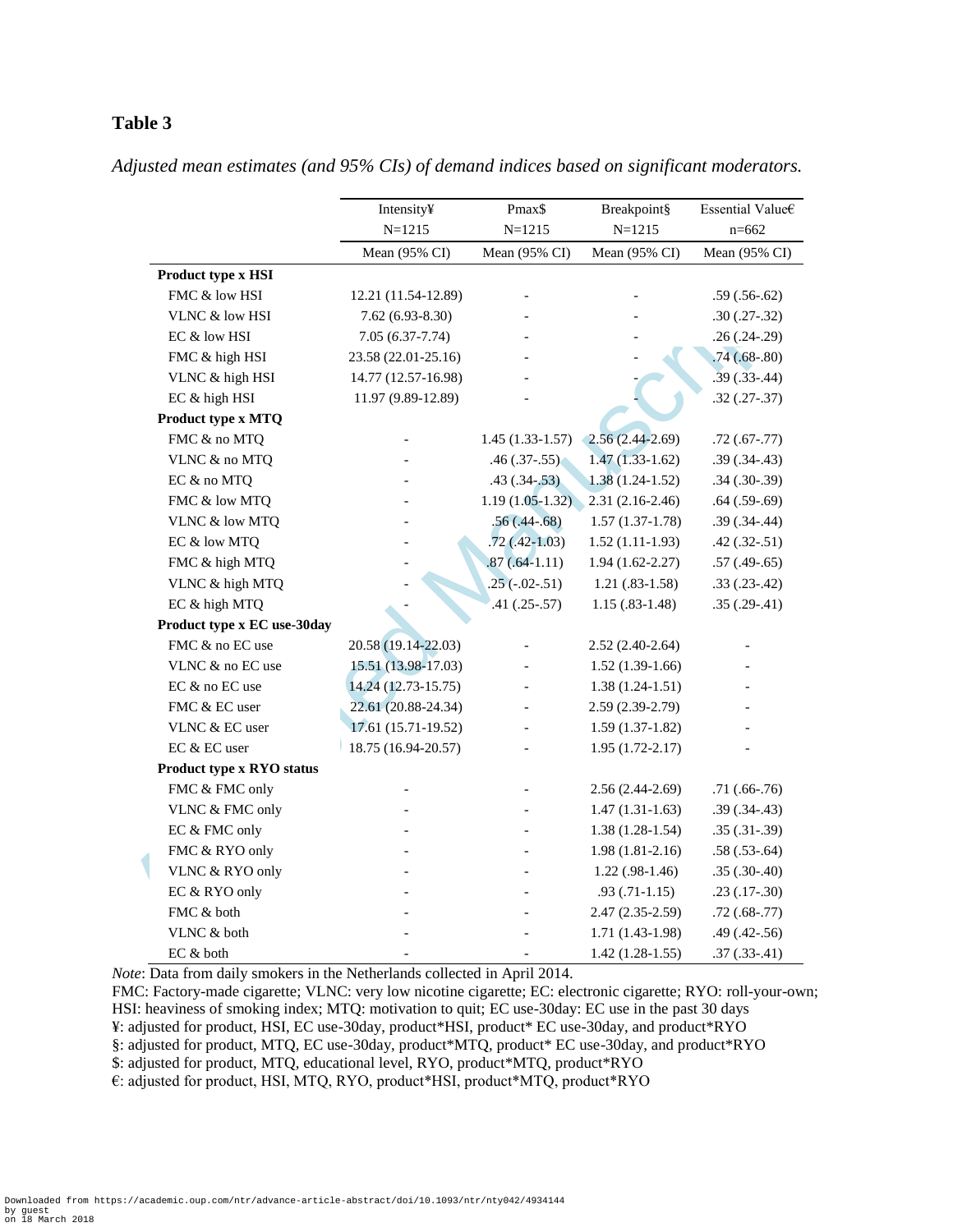*Predictive validity of purchase tasks for factory made cigarette (FMC) and electronic cigarette (EC) use at follow-up.*

|                        | <b>Smoking Cessation Outcomes</b>       |                 |                       | <b>EC Use Outcomes</b>                 |                          |                  |                                            |                  |                  |                  |
|------------------------|-----------------------------------------|-----------------|-----------------------|----------------------------------------|--------------------------|------------------|--------------------------------------------|------------------|------------------|------------------|
|                        | (predictors based on FMC purchase task) |                 |                       | (predictors based on EC purchase task) |                          |                  |                                            |                  |                  |                  |
|                        | <b>Ouit Status</b>                      |                 | <b>Relapse Status</b> |                                        | Any Use<br>Between Waves |                  | <b>EC</b> Purchase<br><b>Between Waves</b> |                  | Past 30 Days Use |                  |
|                        | ОR                                      | 95% CI          | <b>OR</b>             | 95% CI                                 | OR                       | 95% CI           | <b>OR</b>                                  | 95% CI           | <b>OR</b>        | 95% CI           |
| <b>Intensity</b>       | .97*                                    | $(.94-.99)$     | $1.05**$              | $(1.02 - 1.10)$                        | $1.03*$                  | $(1.01-1.05)$    | $-1.02$                                    | $(.99-1.06)$     | 1.02             | $(.98-1.07)$     |
| Pmax                   | .99                                     | $(.81-1.22)$    | 1.05                  | $(.82-1.35)$                           | $1.45*$                  | $(1.05-1.99)$    | $1.85**$                                   | $(1.25 - 2.72)$  | $2.01**$         | $(1.23 - 3.30)$  |
| <b>Breakpoint</b>      | .89                                     | $(.74-1.06)$    | 1.19                  | $(.96-1.49)$                           | $1.19*$                  | $(1.02 - 1.38)$  | $1.28*$                                    | $(1.05-1.57)$    | $1.36*$          | $(1.05 - 1.77)$  |
| <b>Essential Value</b> | .45*                                    | $(0.21 - 0.97)$ | 2.55                  | $(.98-6.63)$                           | $3.96**$                 | $(1.46 - 10.70)$ | $6.63**$                                   | $(1.68 - 26.14)$ | $6.34*$          | $(1.09 - 36.75)$ |

*Note*: Data from daily smokers in the Netherlands collected in April 2014 and July 2015.

\**p*<0.05; \*\**p*<0.01

Quit Status sample size: n=782

Relapse Status sample size: n=242

EC Use sample size: n=645

Accepter Manuscript Adjusted models included: sex, age, roll-your-own smoking status, motivation to quit, and heaviness of smoking index; cessation outcomes also included baseline EC use in the past 30 days